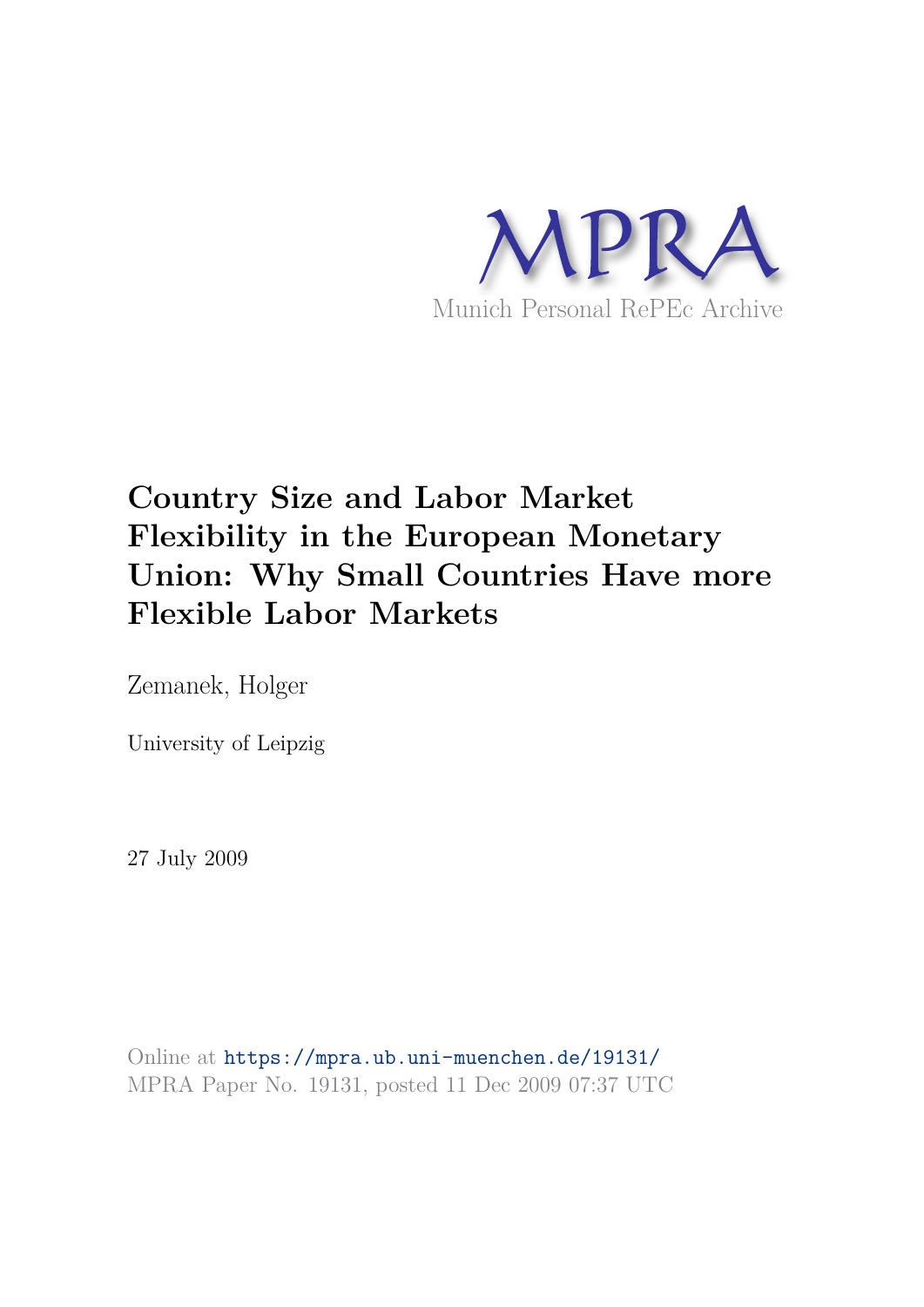## COUNTRY SIZE AND LABOR MARKET FLEXIBILITY IN THE EUROPEAN MONETARY UNION: WHY SMALL COUNTRIES HAVE MORE FLEXIBLE LABOR MARKETS\*

*Holger Zemanek University of Leipzig Institute for Economic Policy (zemanek@wifa.uni-leipzig.de)*

#### **Abstract**

This paper explores the impact of country size on labor market flexibility in a monetary union with a common monetary policy as conducted in EMU. I apply a Barro-Gordon framework and test its result empirically for EMU. Results confirm that small countries demand higher labor market flexibility than large countries. Small countries use labor market flexibility to be protected against monetary policy in favor of large countries and use flexibility as a substitute for monetary policy. Thereby, national inflation volatilities and unemployment volatility are important determinants. Business cycle synchronization reduces the need of small countries for additional labor market flexibility.

**Keywords:** Structural reforms, labor market flexibility, European Monetary Union, country size, Barro-Gordon model, business cycle synchronization.

**JEL-Codes:** D78, E42, E52, E61, F15

\*I thank Achim Hauck, Andreas Hoffmann, Andreas Schaefer and Gunther Schnabl for helpful comments.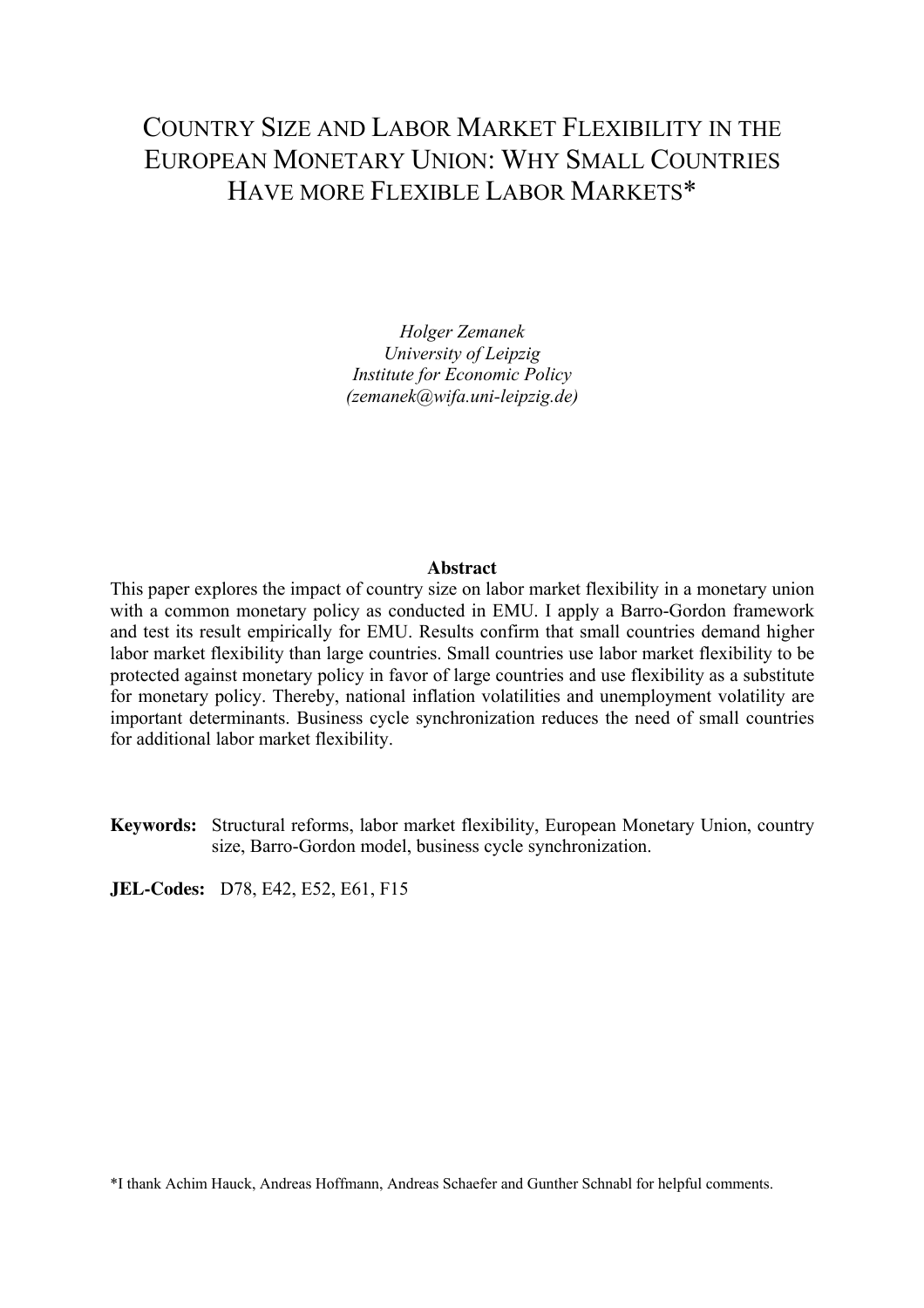#### **I. Introduction**

 $\overline{a}$ 

Globalization and the European integration and most recently the need to adjust to large intraeuro area current account imbalances have built up pressure on European countries to adopt more flexible institutions, especially on labor markets (IMF 2007, European Commission 2008, Zemanek et al 2009). However, small open countries of the European Monetary Union have on average more flexible labor markets if measured by the Heritage Labor Freedom index (Figure 1). This observation goes in line with empirical results of Duval and Elmeskov (2006) who find that small countries implement more structural reforms than large countries. One reason for higher labor market flexibility in small countries might be the common monetary policy framework in the EMU where small countries have a smaller weight in monetary policy decisions than large countries. In this paper, I analyze whether such a "onesize" monetary policy results in the observed country size-specific labor market flexibility. As a theoretical framework I use a Barro-Gordon model. I then test my theoretical results in an empirical analysis for the EMU.



*1* Figure 1: *GDP and Labor Freedom in EMU .* 

Source: Eurostat and the Heritage Foundation.

<sup>&</sup>lt;sup>1</sup> High values of the Labor Freedom Index indicate higher labor market freedom. Nominal GDP figures of 2009 are taken from the IMF World Economic Outlook forecast.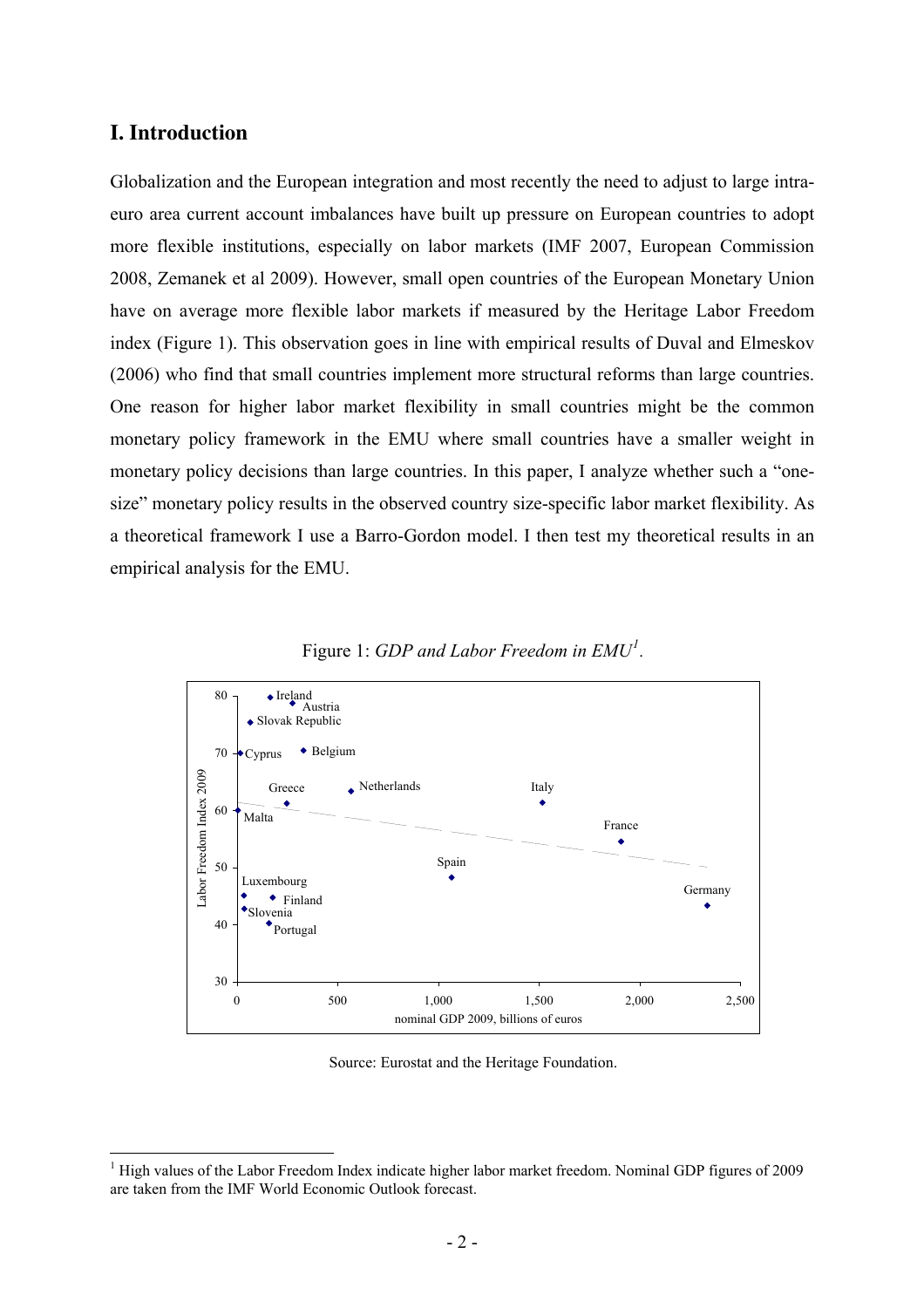Up to now, research on this issue remains relatively scarce. The seminal paper by Mundell (1961) on optimum currency areas has implicitly addressed the role of monetary policy for labor market flexibility. Mundell argued that in a monetary union (with symmetric country size), a country needs flexible labor markets to adjust to asymmetric shocks as exchange rates and monetary policy cannot work as automatic stabilizers. Bean (1998) confirms this hypothesis by arguing that in a monetary union, national governments lose control over monetary policy and therefore need to implement labor market flexibility to restore macroeconomic flexibility. The role of asymmetric country size in a monetary union can be explained by Kenen (1969) who argues that small countries with low industrial diversification are more vulnerable to asymmetric shocks. This implies that they are forced to be more flexible than large countries. This is even more the case if the central bank reacts only marginally to asymmetric real shocks in small countries due to the small weight in the monetary policy reaction function (Hefeker 2006).

The theoretical analysis of labor market flexibility using a Barro-Gordon framework (Kydland/Prescott 1977, Barro/Gordon 1983a, 1983b) goes back to influential papers by Calmfors (2001), Berthold and Fehn (1998) and Sibert and Sutherland (2000). They all discuss labor market flexibility between autonomous and common monetary policy in the run up to EMU. Up to the present, little research has been done on the determinants of labor market flexibility within a monetary union. In this paper I want to close that gap by investigating the impact of country size on labor market flexibility in a monetary union with a common monetary policy, in particular in the EMU.

The paper is organized as follows: In section 2, I scrutinize the role of country size for labor market flexibility in a monetary union. In section 3, I introduce the baseline Barro-Gordon framework and develop a monetary union model. At this point, country size is introduced as well as a monetary policy characteristically quite similar to the EMU. Section 4 analyzes the impact of country size in a monetary union on labor market flexibility and in section 5 I empirically test the theoretical results for the EMU. I summarize my results and give policy implications in section 6.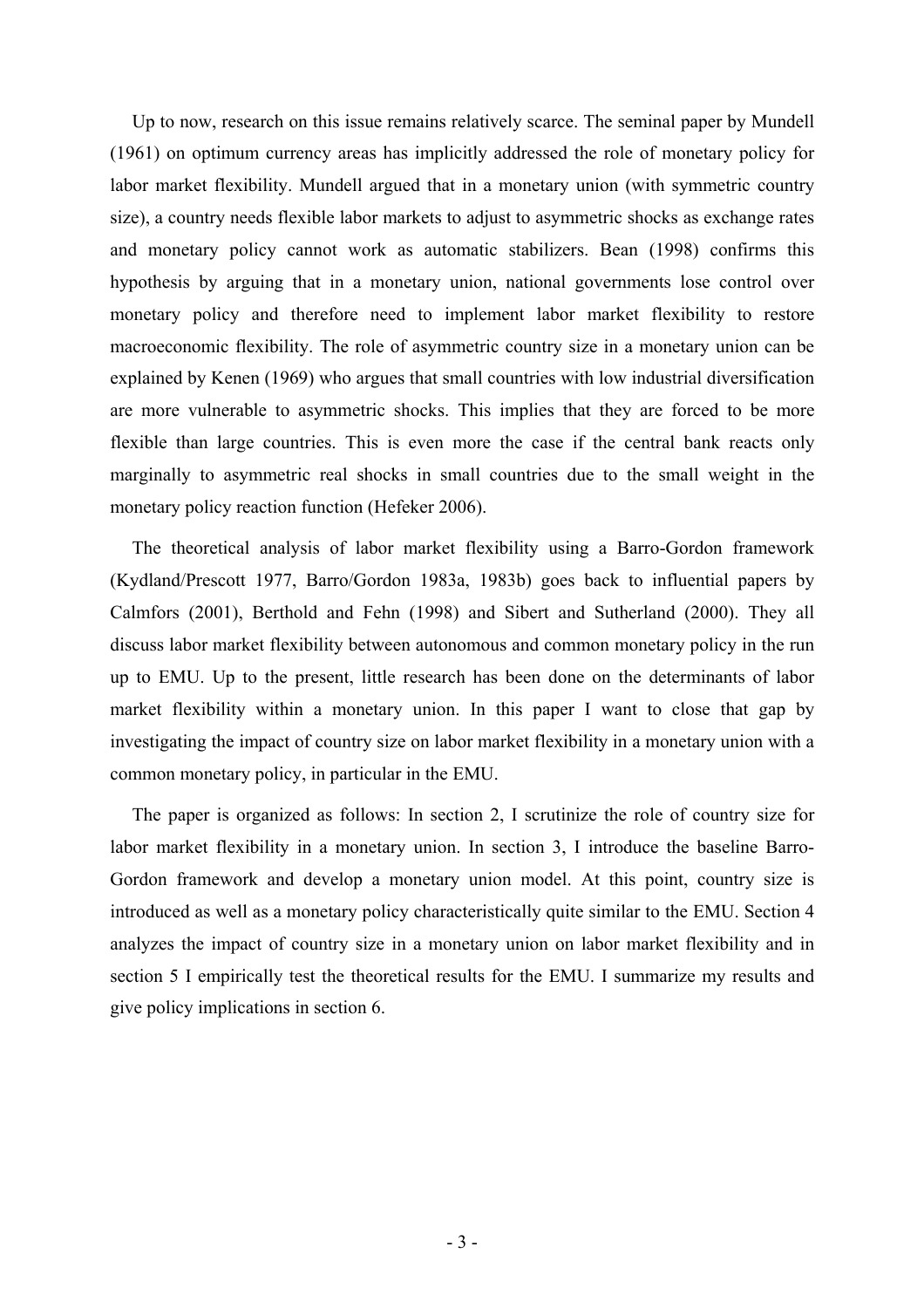#### **II. Country size and labor market flexibility in a monetary union**

The general need for macroeconomic flexibility in a monetary union arises from irreversible fixed nominal exchange rates and a common monetary policy. National economic policy cannot use monetary policy and exchange rates anymore to adjust to asymmetric macroeconomic shocks. The adjustment process depends on real price and wage changes between countries. This implies that prices and wages, and therefore also the labor markets need to be flexible (Mundell 1961).

The necessary level of macroeconomic flexibility depends on factors as discussed by Bean (1998). First, Bean argues that more flexibility will be required if business cycles within the monetary union are less synchronized. Then the common monetary policy cannot work as a union-wide stabilizer for all countries and may be insufficient from a single country's perspective. And second, if countries of a monetary union have different production structures, then the probability of asymmetric economic shocks increases. This argument is in line with Krugman (1993) who argues that in a monetary union regional specialization increases. As the probability of asymmetric shocks rises, member countries of a monetary union need more flexibility than countries outside.

Anecdotic evidence (Figure 1) and empirical results of Duval and Elmeskov (2006) raise the question of the impact of country size on labor market flexibility within a monetary union. Kenen (1969) provides a first theory to this. He argues in his theory on optimum currency areas that small countries with a low-level of industrial diversification are more vulnerable to asymmetric shocks. To some extent, other industrial sectors can not compensate for sector specific asymmetric shocks. Therefore, the need for labor market flexibility in less diversified small countries within a currency union needs to be greater than in large countries.

A further reason for higher labor market flexibility in small countries might be the one-size monetary policy as conducted in the EMU. This common monetary policy does not stabilize equally all EMU member countries against asymmetric shocks. The reason is the construction of the one-size monetary policy. The aim of the European Central Bank (ECB) is to provide price stability based on the Harmonized Index of Consumer Prices (HICP). This EMU-wide index is calculated from weighted national price indices of all member countries. Country weights depend on the member countries' economic size in terms of private consumption (ECB 2004, Eurostat 2001) (see Table 1).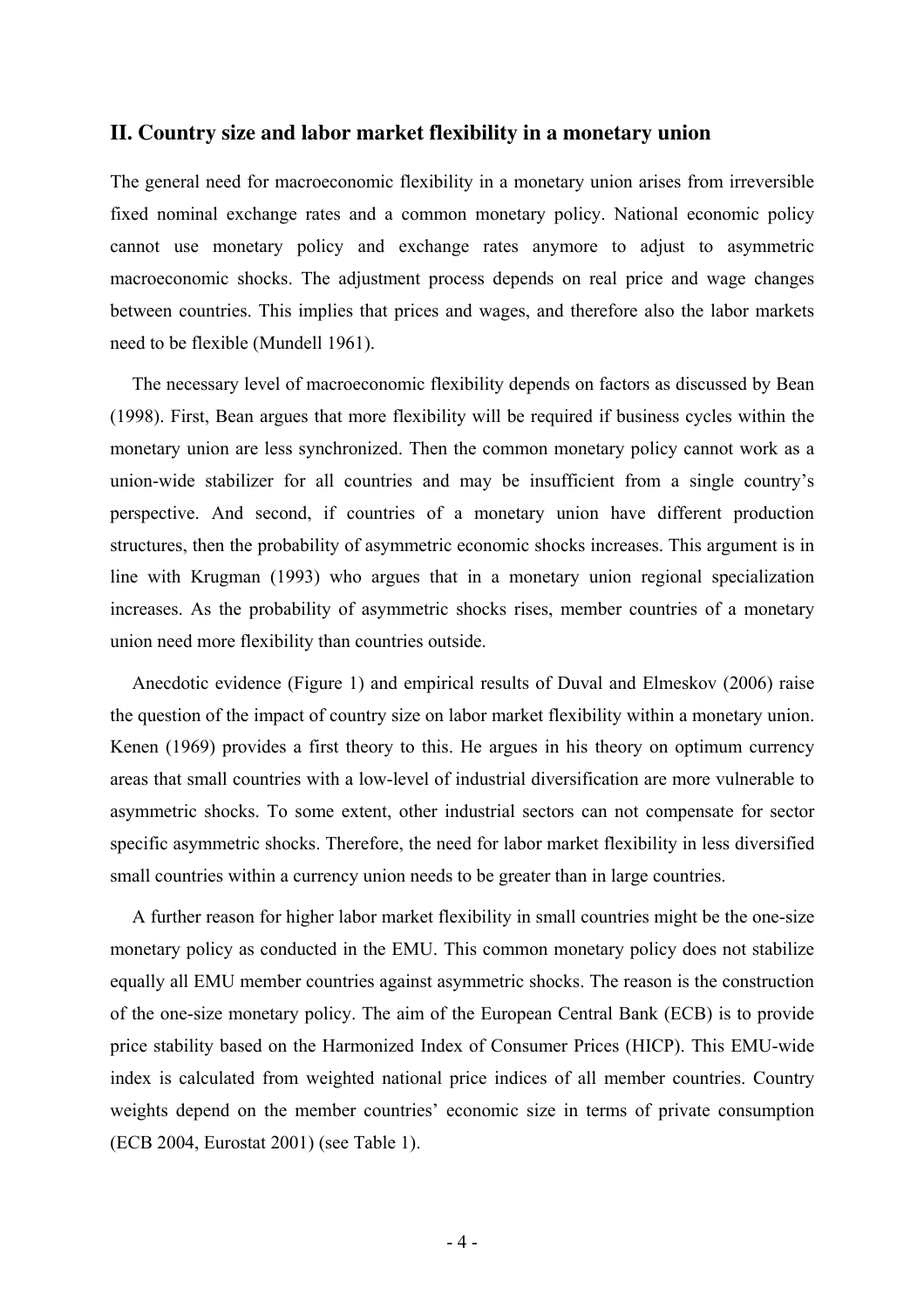| Country         | Weight |
|-----------------|--------|
| Austria         | 30.2   |
| Belgium         | 33.9   |
| Cyprus          | 2.5    |
| Finland         | 16.8   |
| France          | 206.0  |
| Germany         | 260.7  |
| Greece          | 34.6   |
| Ireland         | 15.6   |
| Italy           | 185.0  |
| Luxembourg      | 2.6    |
| Malta           | 0.8    |
| Netherlands     | 50.9   |
| Portugal        | 22.0   |
| Slovak Republic | 6.8    |
| Slovenia        | 3.7    |
| Spain           | 127.9  |

Table 1: *Country Weights of EMU Member Countries in the HICP in 2009 (in per mill).*

Source: Eurostat 2009.

The computation of the HICP allows a single country's national inflation to differ from the central bank's target, for instance, as a result of national wage and fiscal policies or country specific shocks. Crucially, however, how the ECB will react to this development depends on the size of the country. For instance, the ECB's monetary policy will only marginally reflect low inflation due to a recession in a small country, as weighted EMU-wide inflation will just marginally change. In contrast, a similar economic development in a large country will be echoed in the ECB's monetary policy. Therefore, small countries of the EMU are forced to regain competitiveness and economic progress via high flexibility and structural reforms. In the case of large countries, the ECB will (partially) address a recession by interest rate cuts. Hence, small countries have ex-ante a larger incentive for high labor market flexibility.

This hypothesis will be the starting point for my further analysis.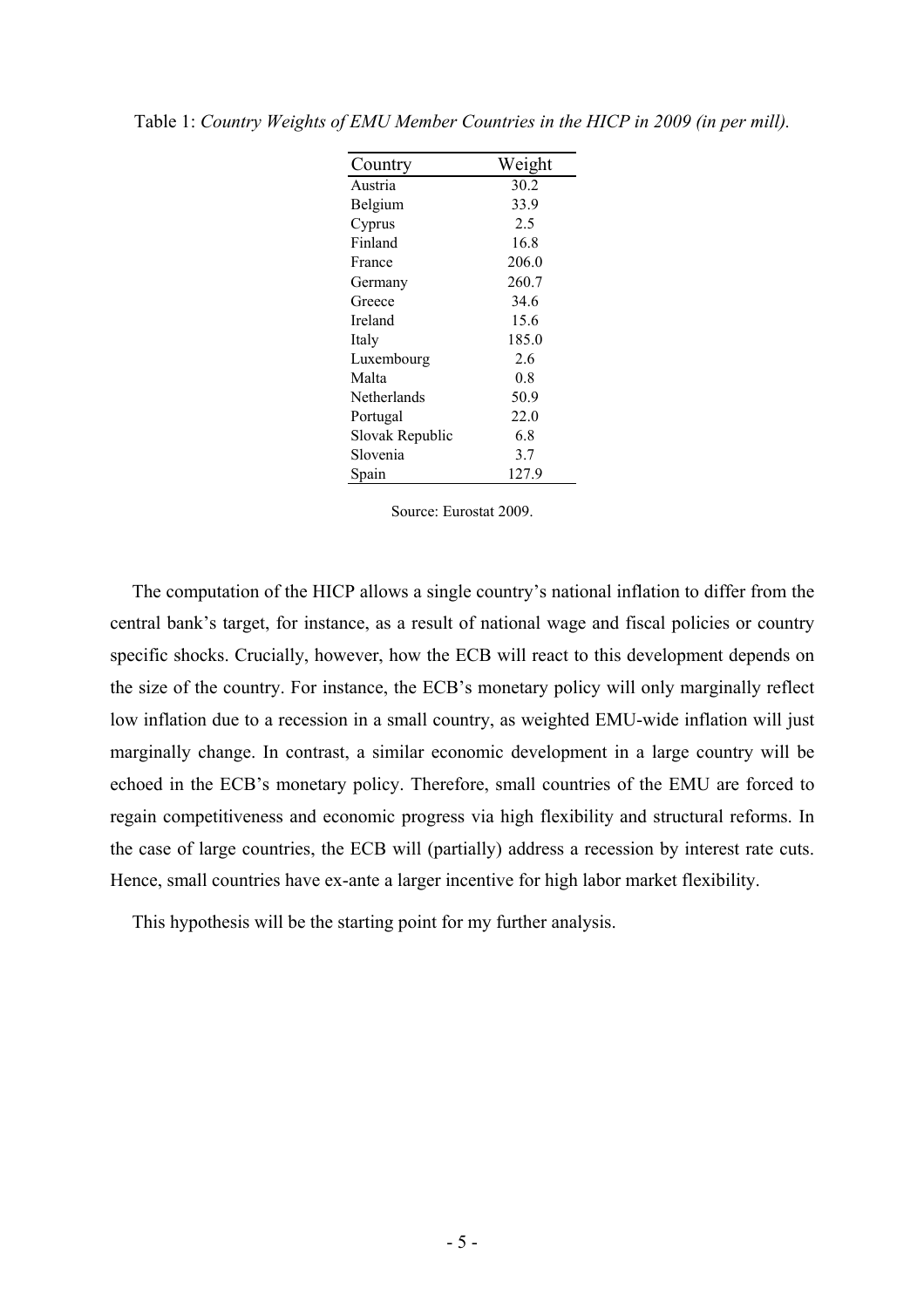#### **III. The baseline two-country model**

To analyze the impact of country size on labor market flexibility in a monetary union, I use a model of time inconsistency in monetary policy based on Kydland and Prescott (1977) and Barro and Gordon (1983a, 1983b), which is in line with previous literature (Berthold/Fehn 1998, Sibert/Sutherland 2000, Calmfors 2001, Belke/Herz/Vogel 2005).

The original framework by Barro and Gordon refers to the monetary policy decision of the central bank by assuming a short-term Phillips-curve relationship between inflation and unemployment. If the inflation rate rises above expected inflation, then cost of labor will fall in real terms. This in turn reduces unemployment, as economic agents are not able to differentiate between nominal and real price increases. Therefore, the central bank can exploit the Philips-curve relationship to reduce unemployment at the cost of higher inflation.

In addition to the original Barro-Gordon model, in the extended model (e.g. by Calmfors 2001) the national government decides on the optimum degree of labor market flexibility for the economy. The government might increase labor market flexibility because it reduces unemployment as labor market distortions are reduced. Further the country is more protected against unemployment volatility in the case of asymmetric shocks. Nevertheless, higher labor market flexibility is not free of costs. The government will face in particular political costs such as opposition from voters and insiders who stand to lose their benefits and rents from low labor market flexibility. General strikes, as have occurred in France on several occasions, or a change in government, as in Germany in 2005 are examples of such political costs. Hence, the government will balance costs of higher labor market flexibility against the utility of lower unemployment.

Within this extended framework, unemployment could therefore be reduced by surprise inflation of the central bank and/or by structural reforms of the government. The central bank decides on its optimum inflation and the government decides on the optimum labor market flexibility. As I model a one-size monetary policy as conducted in EMU, I assume a conservative central bank, which only aims for low and stable inflation. This central bank does not use surprise inflation to reduce unemployment. Only national governments adjust labor market flexibility to curb unemployment.

The monetary union in my model consists of two countries  $(i = 1, 2)$ . A supranational central bank is responsible for a common monetary policy, which aims to provide a stable low inflation based on a weighted union-wide inflation rate. In analytic terms, the central bank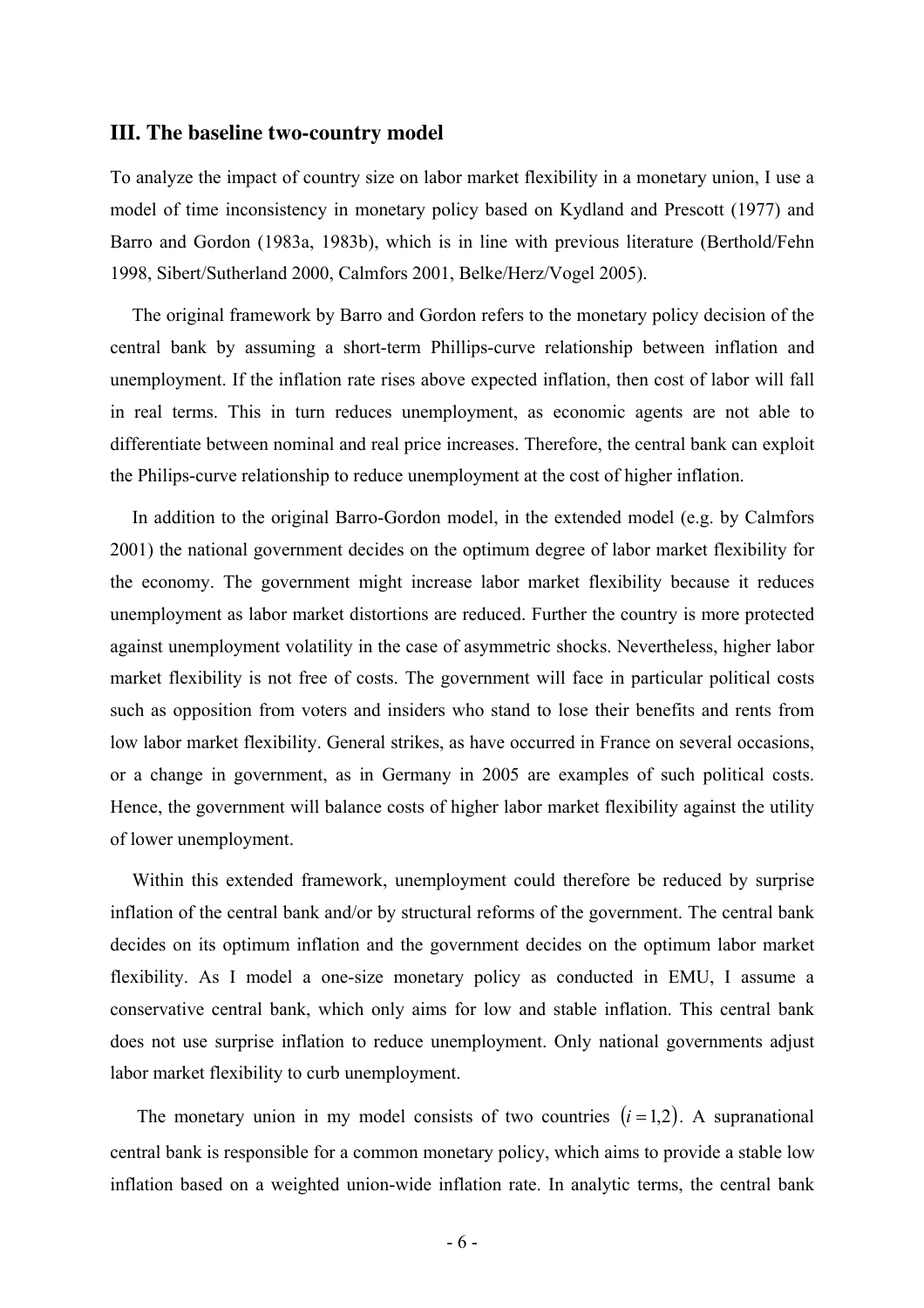minimizes its loss function where losses occur from a deviation of the weighted union-wide inflation rate from the objective inflation rate. The central bank's loss function consists of two separate national loss functions of both member countries weighted by relative country size similar to EMU monetary policy. Relative country size is expressed by the factor *a* for country 1 and  $(1 - a)$  for country 2. The country specific loss functions of the central bank (denoted by subscript CB) are defined as standard quadratic loss-functions:

- (1)  $L_{CB} = a(L_{CB,1}) + (1 a)(L_{CB,2})$   $a \in (0,1)$  with
- $_{1,1} = \frac{1}{2} (\pi k + \varepsilon_1)^2$  $L_{CB,1} = \frac{1}{2} (\pi - k + \varepsilon_1)^2$  and  $L_{CB,2} = \frac{1}{2} (\pi - k + \varepsilon_2)^2$  $2^{\frac{2}{2}}$  2<sup>(*i*</sup>  $\frac{n+2}{2}$ ) (2)  $L_{CB,1} = \frac{1}{2} (\pi - k + \varepsilon_1)^2$  and  $L_{CB,2} = \frac{1}{2} (\pi - k + \varepsilon_1)^2$

Union wide inflation rate is expressed by  $\pi$ .  $k$  ( $k \ge 0$ ) indicates an objective inflation above zero like the ECB target of "*…below but close to 2 %…*" (ECB 2004: 51). Positive and negative deviations of inflation from the target increase the loss of the central bank. In addition, national inflation rates  $\pi_i$  are allowed to deviate from union-wide inflation as possible in the euro area. For instance, different national economic developments, national asset market developments, or national wage and fiscal policies might result in asymmetric national inflation behavior. I model national inflation developments by national inflation shocks:  $\varepsilon_i$  with  $E[\varepsilon_i] = 0$ ;  $var(\varepsilon_i) > 0$ . These shocks are assumed to be exogenous and independent of unemployment.<sup>2</sup> The national inflation rate becomes  $\pi_i = \pi + \varepsilon_i$ . The loss function of the central bank therefore is:

(3) 
$$
L_{CB} = a \frac{1}{2} (\pi - k + \varepsilon_1)_1^2 + (1 - a) \frac{1}{2} (\pi - k + \varepsilon_2)_2^2
$$

Depending on country size, the central bank will react to asymmetric national inflation developments. Each country's government independently decides on its optimum labor market flexibility. Their loss functions (denoted by subscript Gov) include inflation and unemployment *u* as equally weighted but also a proxy for labor market flexibility *s*. Factor <sup>γ</sup> weighs labor market flexibility in the loss function and indicates also the importance of political costs of labor market flexibility.

(4) 
$$
L_{Gov_i} = \frac{1}{2} (\pi - k + \varepsilon_i)^2 + \frac{1}{2} u_i^2 + \gamma s_i
$$
  $(i = 1, 2)$ ;  $s \in (0, 1)$ ;  $\gamma > 0$ 

<sup>&</sup>lt;sup>2</sup> I will later abolish this latter assumption.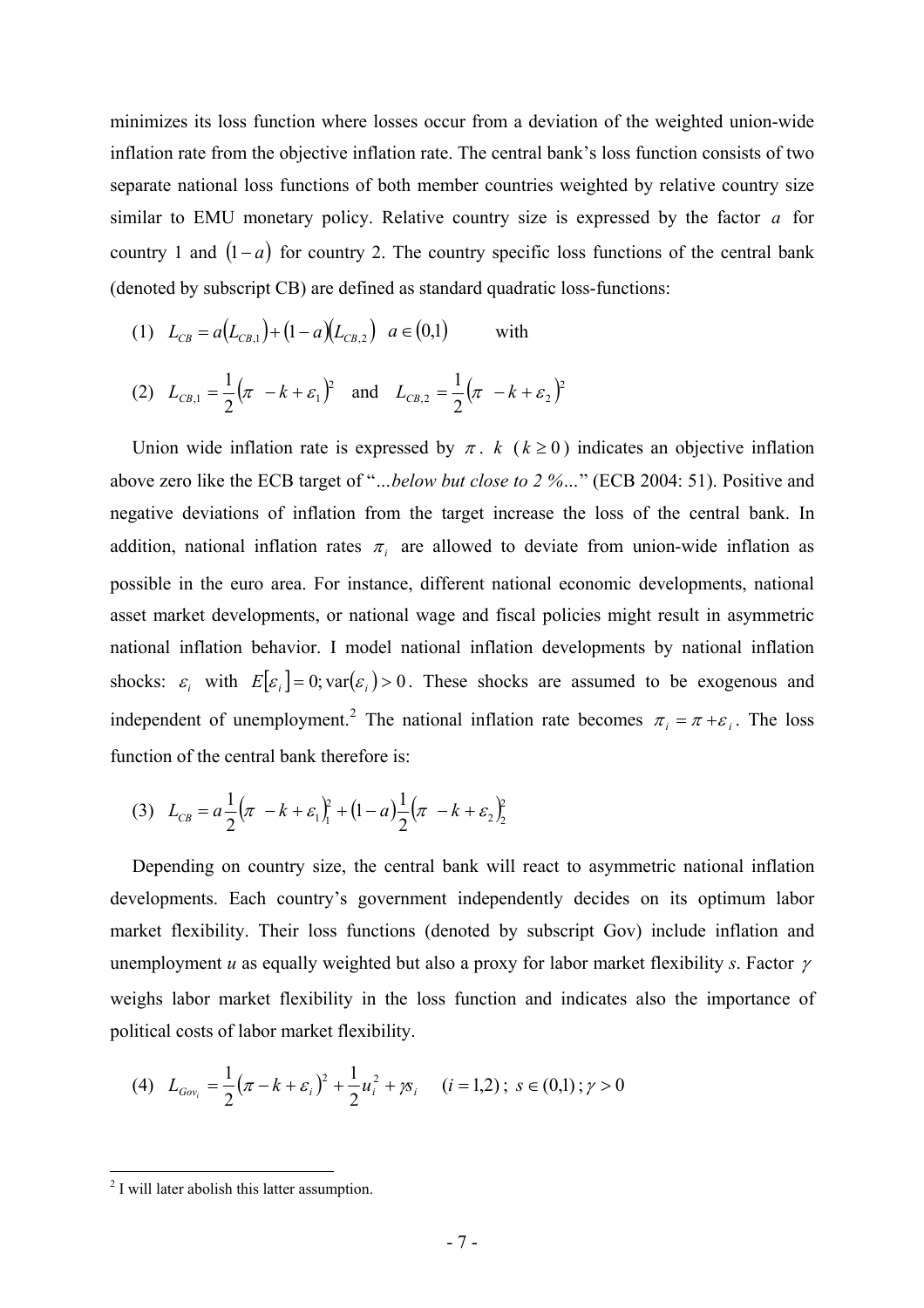The interrelationship between unemployment, inflation and labor market flexibility is defined in a Phillips-curve following Calmfors (2001). Additionally, I add inflation shocks to the inflation term. By doing so, I apply national Phillips-curves which include the respective national inflation rate  $\pi_i = \pi + \varepsilon_i$ :

(5) 
$$
u_i = (\widetilde{u} - \theta s_i) - (1 - s_i)(\pi + \varepsilon_i - \pi^e) + (1 - s_i)\mu_i
$$
  $s \in (0,1), \hat{u} \in (0,1)$  and  $\theta \in (0,\widetilde{u})$ .

Calmfors (2001) assumes an economy with a fraction s of unregulated sectors and a fraction  $(1-s)$  of regulated sectors. In unregulated sectors of the economy, wages are almost fully flexible. Real wages are renegotiated continuously based on inflation and exogenous shocks. In contrast, in regulated sectors, wages are set by long-term agreements based on the expected inflation and expected value of exogenous shocks. Therefore, s represents a measure of overall labor market flexibility of the economy. Calmfors assumes that the choice of labor market flexibility is linked to political costs. For high labor market flexibility, more or broader structural reforms are necessary but at higher political costs. Therefore, s in equation 4 and 5 are equally used.

The unemployment rate  $u_i$  depends first on equilibrium unemployment  $\tilde{u}$ . Higher labor market flexibility reduces equilibrium unemployment weighted by factor  $\theta$  (first term).  $\theta$ can only reach the value of  $\tilde{u}$ , which secures a non-negative unemployment rate, in the case of  $s = 1$ . Second, unemployment is affected by unexpected national inflation as result of an inflation shock  $(\pi + \varepsilon_i - \pi^e) \neq 0$ . If national inflation  $\pi_i$  exceeds (is lower than) expected inflation  $\pi^e$  then unemployment will decline (increase). However, a highly flexible labor market lowers the sensitivity of unemployment on unexpected inflation (second term) as a larger part of the economy will renegotiate wage contracts. Third, unemployment might be changed by a country-specific asymmetric unemployment shock  $\mu_i$ , which is assumed to be an independent and identically distributed (i.i.d.) white noise shock, with:  $E[\mu] = 0$ ; var( $\mu$ ) > 0. Again, labor market flexibility lowers the impact of asymmetric unemployment shocks on unemployment (third term) because wages can easily be adjusted to a shock. Summarizing, labor market flexibility increases the ability of an economy to absorb surprise inflation and asymmetric unemployment shocks via wage variation instead of employment variation.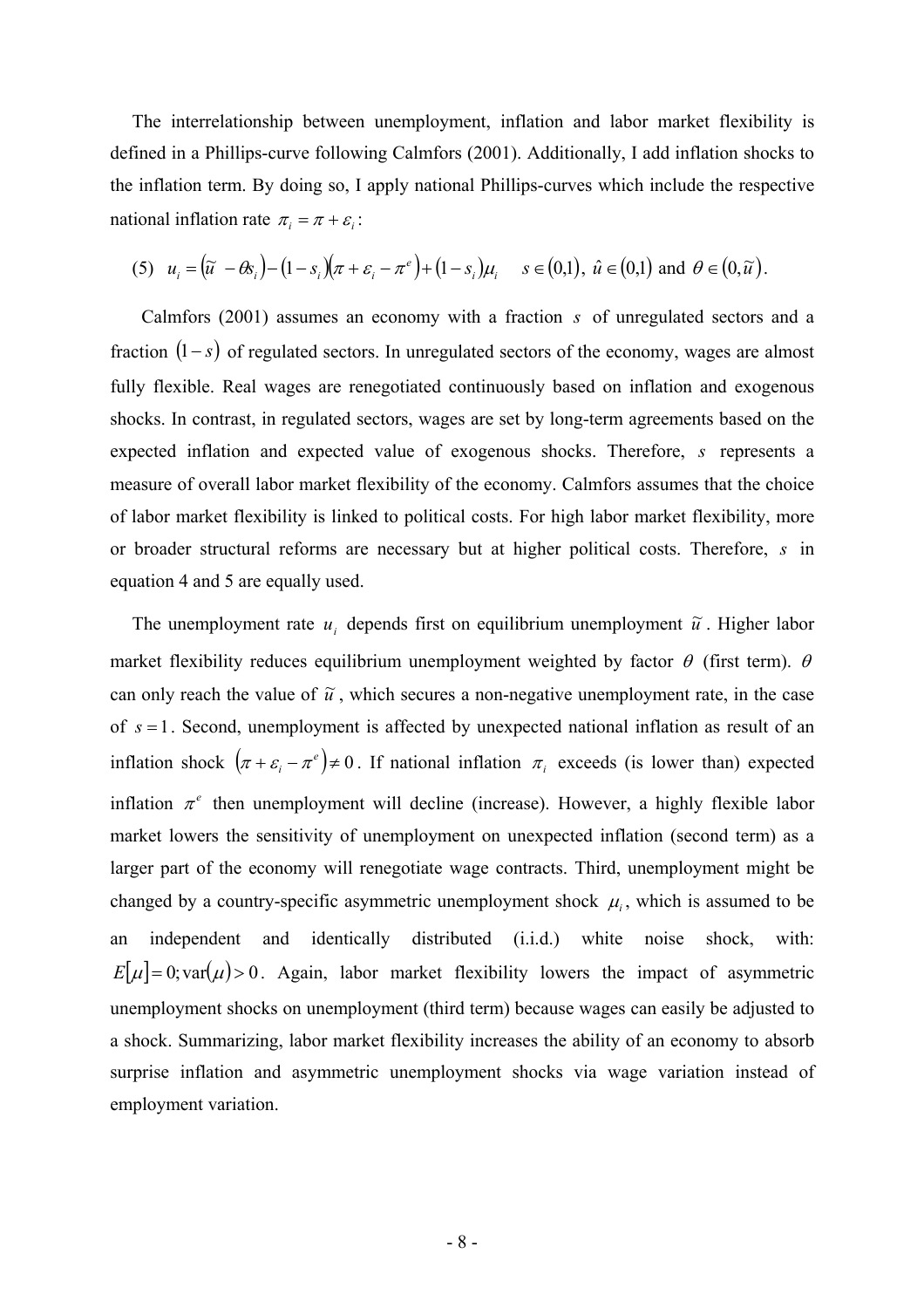#### **IV. Structural reforms and country size**

In this section, I solve the model to obtain the optimum labor market flexibility with respect to country size. First, I assume, that inflation shocks are uncorrelated between countries  $cov(\varepsilon_1, \varepsilon_2) = 0$ . In so doing, I can more precisely analyze determinants that affect optimum labor market flexibility. The model is solved by minimizing function (3) with respect to  $\pi$ . This yields via the optimum monetary policy<sup>3</sup> the expected inflation rate  $\pi^e$  and the optimum monetary policy reaction  $\pi^*$ .

(6)  $\pi^e = k$ 

$$
(7) \quad \pi^* = k - a \varepsilon_1 - (1 - a)\varepsilon_2
$$

The private sector in the monetary union expects a union-wide inflation rate equal to the central bank's target because the central bank only controls inflation and inflation shocks are ex-ante expected to be zero. The central bank will choose an optimum monetary policy in response to national inflation developments. A positive national inflation shock (higher inflation) imposes an additional loss in the central bank's loss function. Hence, the central bank will react with a restrictive monetary policy. However, the impact of national inflation shocks on union wide equilibrium inflation depends on country size. A shock in a large country affects the central bank's optimum monetary policy reaction relatively more.

Governments will anticipate the central bank's monetary policy reaction and will select their optimum degree of labor market flexibility. For instance for country 1, the government's loss function (4) is minimized with respect to  $s_1$  subject to equations (5), (6), and (7). After calculating the expected value, it yields the expected marginal costs of labor market flexibility. I set the latter equal to zero (First Order Condition) and solve for  $s_1$ , which is the optimum labor market flexibility  $s_i^*$  for country 1:  $s_1^*$ 

(8) 
$$
s_1^* = 1 - \frac{\gamma + \theta(\theta - \widetilde{u})}{(a - 1)^2 (\sigma_{s_1}^2 + \sigma_{s_2}^2) + \theta^2 + \sigma_{\mu_1}^2}
$$
 for  $s_1^* \in (0,1)$ 

Optimum labor market flexibility depends only on exogenous variables and is symmetric for country 2:

<sup>&</sup>lt;sup>3</sup> See Annex for all equations.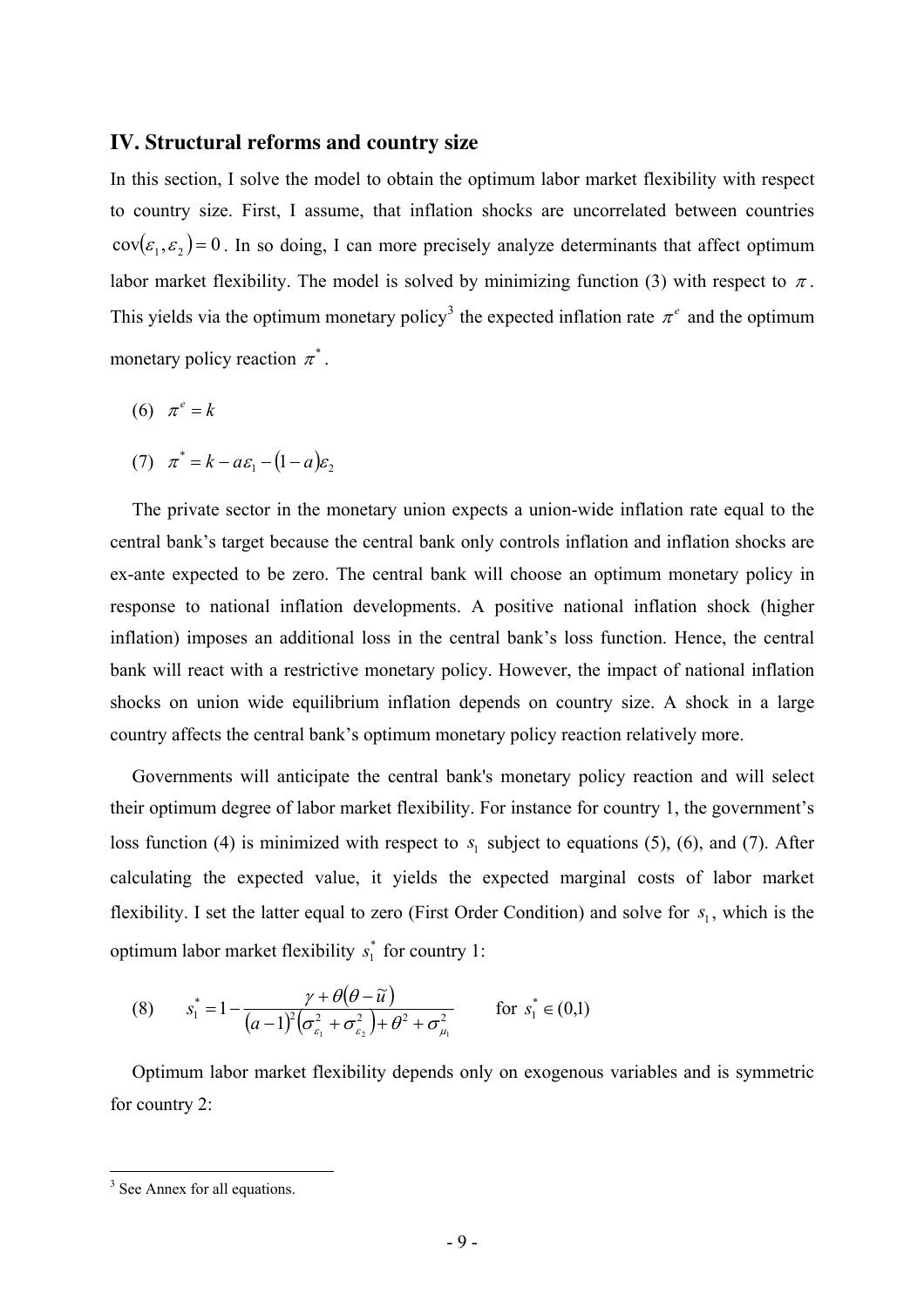(9) 
$$
s_2^* = 1 - \frac{\gamma + \theta(\theta - \widetilde{u})}{((1 - a) - 1)^2 (\sigma_{\varepsilon_1}^2 + \sigma_{\varepsilon_2}^2) + \theta^2 + \sigma_{\mu_2}^2} \quad \text{for } s_2^* \in (0, 1)
$$

Equation (8) and (9) reveal that optimum labor market flexibility depends positively on unemployment variance  $\sigma_u^2$ . The higher unemployment variation, the more flexibility both countries will need to cushion the shocks, as monetary policy does not react to unemployment shocks. Further, higher equilibrium unemployment  $\hat{u}$  and a larger effectiveness of labor market flexibility to reduce equilibrium unemployment  $\theta$  will be answered by higher labor  $\sigma_{_{\mu_i}}$ market flexibility. High costs of structural reforms  $\gamma$  reduce optimum labor market flexibility as the utility of higher labor market flexibility is more likely offset by political costs for flexibility. Most important, country size *a* is negatively related to labor market flexibility. Additionally, inflation variances of both countries will force governments to choose higher labor market flexibility.

The impact of inflation variance on labor market flexibility is the result of two effects. First, if inflation variance of country 2 is higher than country 1, country 1 will not be directly affected by a rising inflation in country 2. However, such an inflation shock influences the union-wide inflation rate and thereby the central bank's loss-function. To maintain the objective inflation rate, the central bank will react with restrictive or expansive monetary policy. Then monetary policy will spill over to country 1. There, monetary policy acts like surprise inflation or deflation, which affects the unemployment of country 1 via the Phillipscurve relationship. Further, higher or lower inflation rather than objective inflation, constitutes a loss for the government of country 1. In fact, a negative inflation shock (lower inflation) in country 2 would lower unemployment in country 1 via expansive monetary policy. Conversely, a positive shock (higher inflation in country 2) would increase unemployment via restrictive monetary policy.

Such spill-over effects can be reduced or eliminated if country 1 would have highly flexible labor markets. Then, monetary policy in favor of country 2 would not affect unemployment as wages are continuously adjusted. Whether country 1 will choose high labor market flexibility (as it is not free of cost) however, depends on its size. If country 1 is small then negative monetary spill-over will be large as higher inflation in country 2 increases the union wide inflation rate relatively more strongly. Country 1 might then face high unemployment. Utility of high labor market flexibility will exceed costs of higher labor market flexibility. Therefore, a small country will desire a high degree of flexibility. In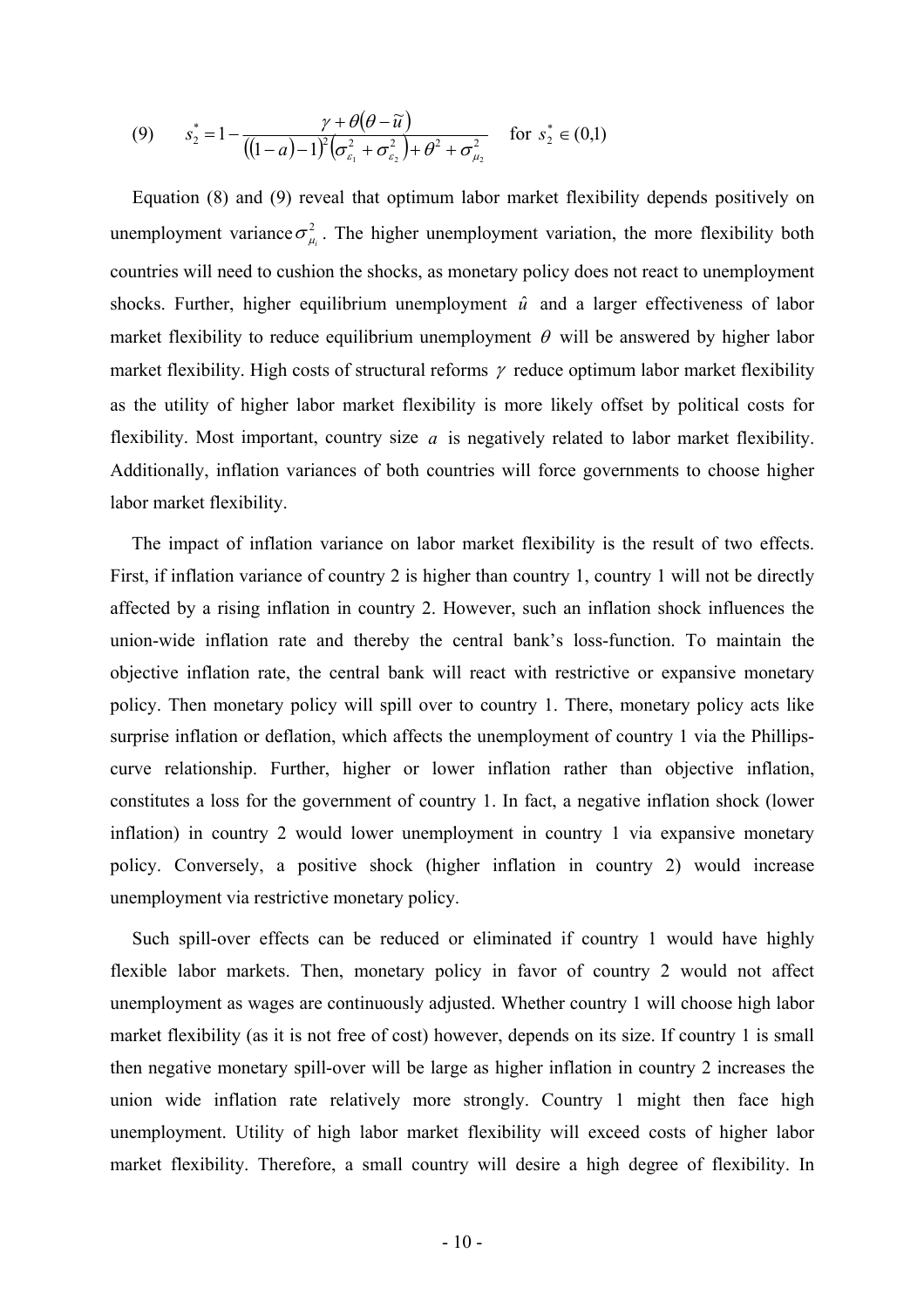contrast, if country 1 is large then negative unemployment effects are less intense or only marginal. In the presence of reform costs, a large country 1 will prefer lower flexibility to "save" political costs of high labor market flexibility.

Second, if country 1 has higher inflation variance than country 2, it will be directly affected in two ways. First, national inflation is unequal to expected inflation ( $\pi$ <sub>i</sub>  $\neq \pi$ <sup>e</sup>) and states therefore a loss for the government. Second, changed inflation will impact on unemployment via the Philips-curve if the labor market is inflexible. Surprise inflation will lower unemployment; unexpected low inflation will increase unemployment. However, the central bank will react on the inflation shock as union wide inflation rate is unequal to the objective rate. Monetary policy will compensate for national effects (inflation and unemployment). National and expected inflation rates converge again and unemployment is finally less changed.

Nevertheless, the degree of monetary policy reaction and hence shock compensation depends on country size. A shock in a small country 1 will affect union wide inflation only marginally. Therefore, monetary reaction will also be small. Inflation difference and unemployment change as result of the shock will be almost uncompensated in a small country 1. In contrast, effects of an inflation shock in a large country 1 will be almost completely compensated. Assuming inflexible labor markets, a small country 1 will end up with a relatively high loss of changed inflation. Changed unemployment can be a gain (in the case of surprise inflation) or a loss (in the case of lower inflation). A large country 1 has a relatively small loss from changed inflation and gains or loses marginally from changed unemployment. Therefore, a small country 1 will choose high labor market flexibility as the central bank does not react to changed inflation which will always state a certain loss for the government 1.

Summarizing, a small country will prefer higher labor market flexibility than the large country to avoiding monetary policy spill-over of monetary policy in favor of country 2. Further, it substitutes lost flexibility of an autonomous monetary policy by labor market flexibility. Figure 2 illustrates the relationship for numerical examples.<sup>4</sup> While the x-axis shows the relative country size, the y-axis is optimum labor market flexibility.

 $\overline{a}$ 

 $4$  I set equilibrium unemployment at 5 percent, gamma is set simply at one and theta at 0.05 to avoid nonnegative figures of equilibrium unemployment in the case of perfect labour market flexibility. A variation of values does not change the general relationship.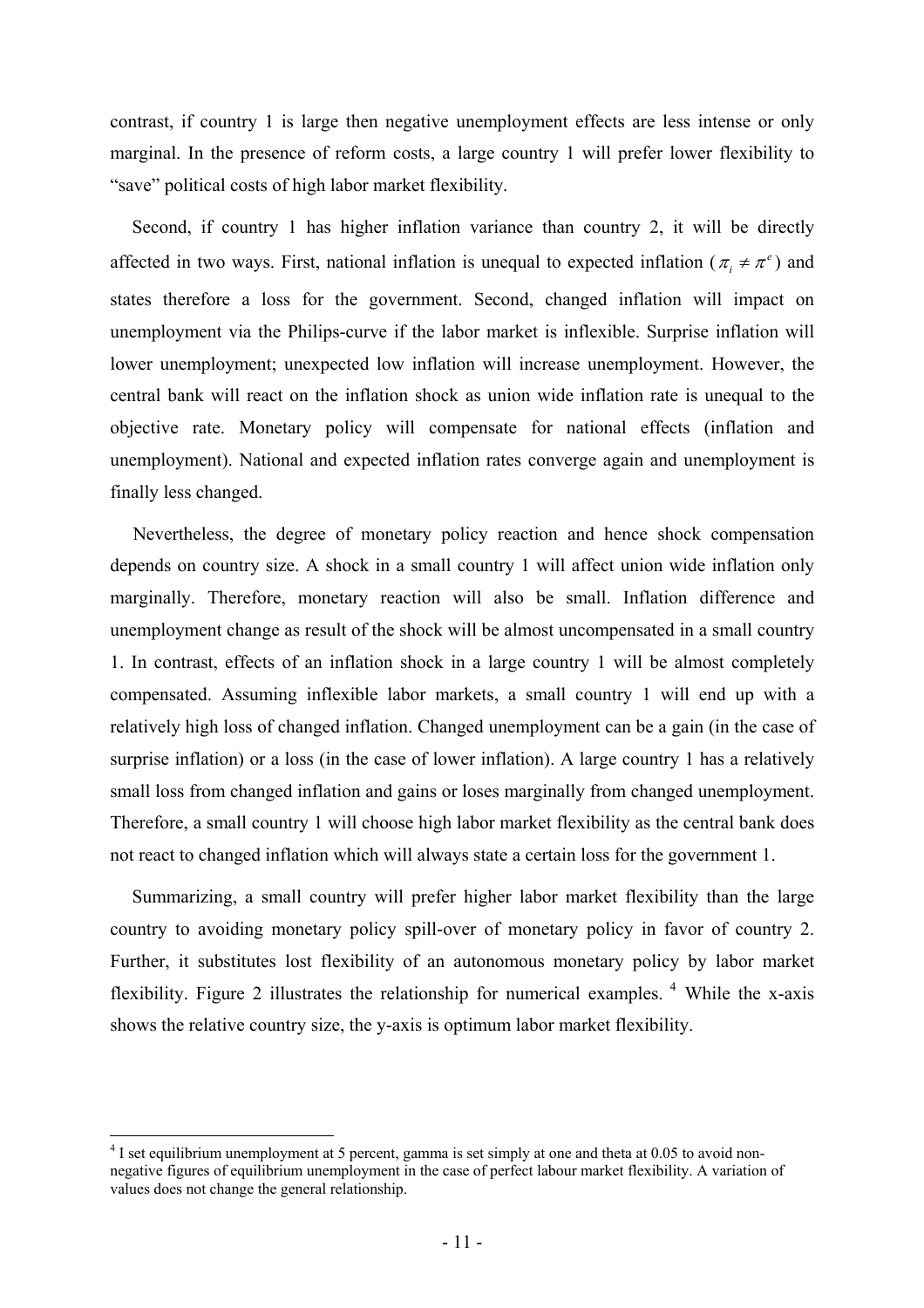

Figure 2: *Country size and optimum labor market flexibility, uncorrelated inflation shocks.* 

#### *Correlation between inflation and unemployment*

As extension, I allow different shocks to correlate. First, I assume that inflation and unemployment shocks are correlated  $]= 0; \text{var}(\varepsilon_i) > 0; E[\mu_i] = 0; \text{var}(\mu_i) > 0;$  $cov(\varepsilon_i, \mu_i) \neq 0$ . In particular, I assume a negative correlation which is plausible in economic terms. In a recession higher unemployment and low inflation might occur, as additional unemployment might reduce consumption, wage growth and therefore price inflation. In contrast, low unemployment, rising wages and consumption are responsible for higher inflation during a boom. Therefore, I capture with this specification national business cycles. Again, I solve the model and obtain the optimum labor market flexibility that includes the covariances between inflation shocks and unemployment shocks  $\sigma_{\varepsilon_1,\mu_1}$  and  $\sigma_{\varepsilon_2,\mu_2}$ :

(10) 
$$
s_1^* = 1 - \frac{\gamma + \theta(\theta - \widetilde{u})}{(a-1)^2(\sigma_{\varepsilon_1}^2 + \sigma_{\varepsilon_2}^2) + 2(a-1)\sigma_{\varepsilon_1,\mu_1} + \theta^2 + \sigma_{\mu_1}^2}
$$
 and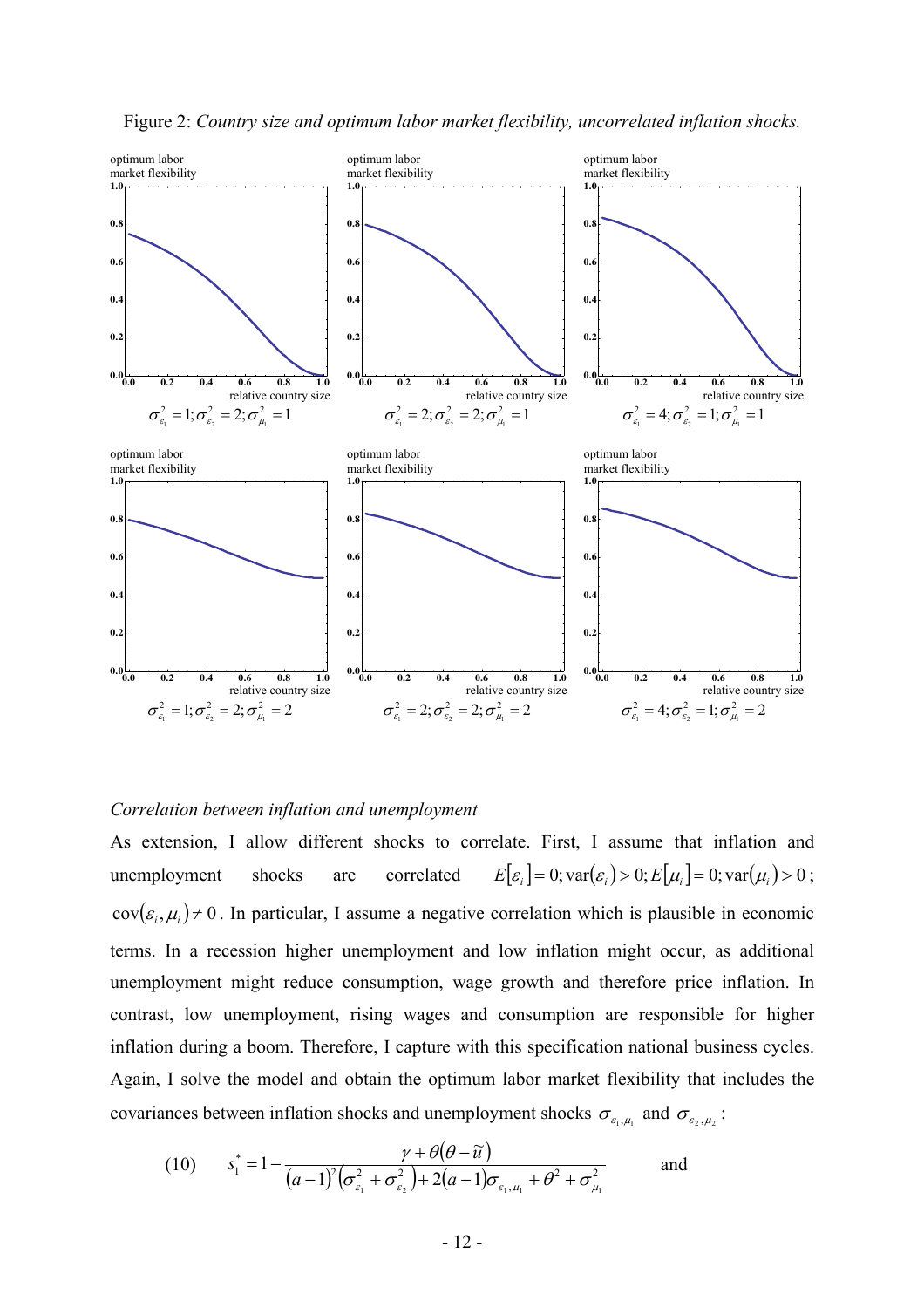$$
(11) \t s2* = 1 - \frac{\gamma + \theta(\theta - \widetilde{u})}{((1 - a) - 1)^2 (\sigma_{\varepsilon_1}^2 + \sigma_{\varepsilon_2}^2) + 2((1 - a) - 1)\sigma_{\varepsilon_2, \mu_2} + \theta^2 + \sigma_{\mu_2}^2}
$$

The assumed negative correlation between inflation and unemployment shocks increases labor market flexibility irrespective of country size. In case of a recession, lower than expected inflation, first, states a loss for the government. Second, inflation increases unemployment via the Phillips-curve relationship. Additionally, unemployment rises as a result of the unemployment shock. Although the central bank will partly compensate with expansive monetary policy, a country will end-up with higher unemployment – partly from lower inflation and directly from the unemployment shock.

Especially, the large country will now prefer relative higher labor market flexibility, as the small country has already a high level of flexibility. Figure 3 shows the relationship between relative country size and optimum labor market flexibility dependent on the correlation between unemployment and inflation shocks.  $\rho_{\varepsilon_i,\mu_i} \in (-1,1)$  is the correlation coefficient. Bold lines indicate  $\rho_{\varepsilon_i,\mu_i} = 0$  and thin lines  $\rho_{\varepsilon_i,\mu_i} = -1$ .



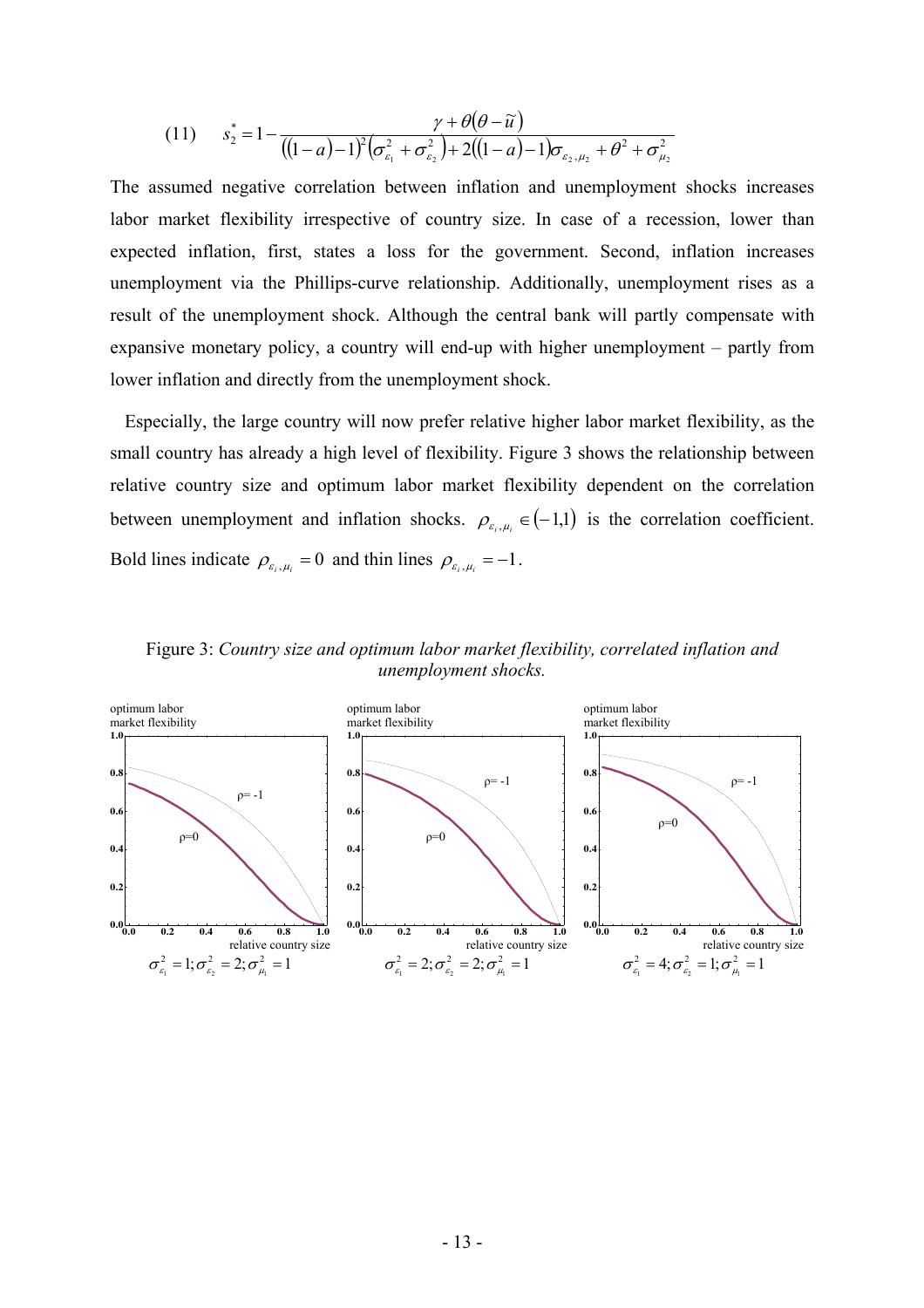#### *Correlation between national inflation rates*

In the last step, I remove the assumption of uncorrelated national inflation shocks  $E[\varepsilon_i] = 0$ ; var $(\varepsilon_i) > 0$ ; cov $(\varepsilon_1, \varepsilon_2) \neq 0$ . By doing so, I account for asymmetric and symmetric inflation shocks which are related to business cycle synchronization within a monetary union. Inflation rates in both countries are probably higher in a boom period than in a recession. Positive correlation of national inflation shocks therefore accounts for business cycle synchronization. If I solve the model again, I get the optimum labor market flexibility for country 1 and 2:

(12) 
$$
s_1^* = 1 - \frac{\gamma + \theta(\theta - \widetilde{u})}{(a-1)^2(\sigma_{\varepsilon_1}^2 + \sigma_{\varepsilon_2}^2) + 2(a-1)\sigma_{\varepsilon_1,\mu_1} - 2(a-1)^2 \sigma_{\varepsilon_1,\varepsilon_2} + \theta^2 + \sigma_{\mu_1}^2}
$$

(13) 
$$
s_2^* = 1 - \frac{\gamma + \theta(\theta - \widetilde{u})}{((1 - a) - 1)^2 (\sigma_{\varepsilon_1}^2 + \sigma_{\varepsilon_2}^2) + 2((1 - a) - 1)\sigma_{\varepsilon_2, \mu_2} - 2(a - 1)^2 \sigma_{\varepsilon_1, \varepsilon_2} + \theta^2 + \sigma_{\mu_2}^2}
$$

In addition to equation (10) and (11), the covariance between both national inflation shocks  $\sigma_{\varepsilon_1,\varepsilon_2}$  is a determinant for optimum labor market flexibility. A negative covariance reduces optimum labor market flexibility. In contrast, positive values for the covariance increase optimum labor market flexibility. This result confirms Bean (1998).

If inflation shocks are negatively correlated, inflation shocks in the small country will be accelerated by the monetary policy reaction in favor of the large country. For example, the small country has low inflation as a result of a recession. The optimal monetary policy reaction should be expansive monetary policy. However, as the large country has high inflation, the central bank will pursue a restrictive monetary policy. Inflation in the small country falls even more and unemployment rises. Hence, the small country requires additional labor market flexibility.

In the case of positive correlated inflation shocks, which assume business cycle synchronization, monetary policy will always meet the need of the small country. Too low inflation will always be compensated by expansive monetary policy and vice versa. Therefore, business cycle synchronization lowers the need for additional labor market flexibility in the small country. The gap in labor market flexibility between the small and the large country is reduced.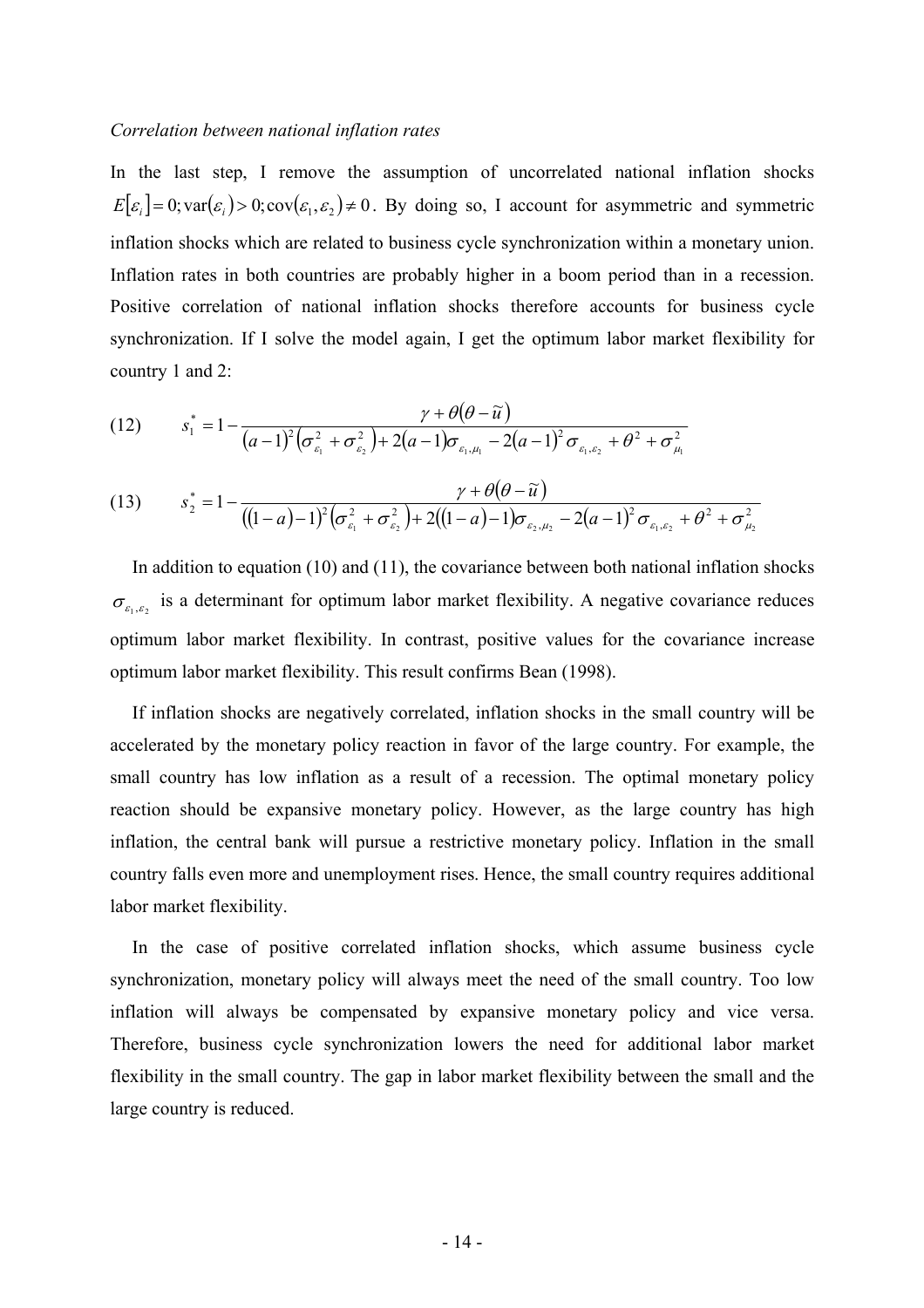Figure 4 shows the relationship between country size and optimum labor market flexibility for different correlation coefficients of national inflation shocks  $\rho_{\varepsilon_1,\varepsilon_2} \in (-1,1)$ . Bold lines indicate  $\rho_{\varepsilon_1,\varepsilon_2} = 0$ , thin lines  $\rho_{\varepsilon_1,\varepsilon_2} = 1$ , and dashed lines  $\rho_{\varepsilon_1,\varepsilon_2} = -1$ .

Figure 4: *Country size and optimum flexibility, correlated inflation shocks.* 

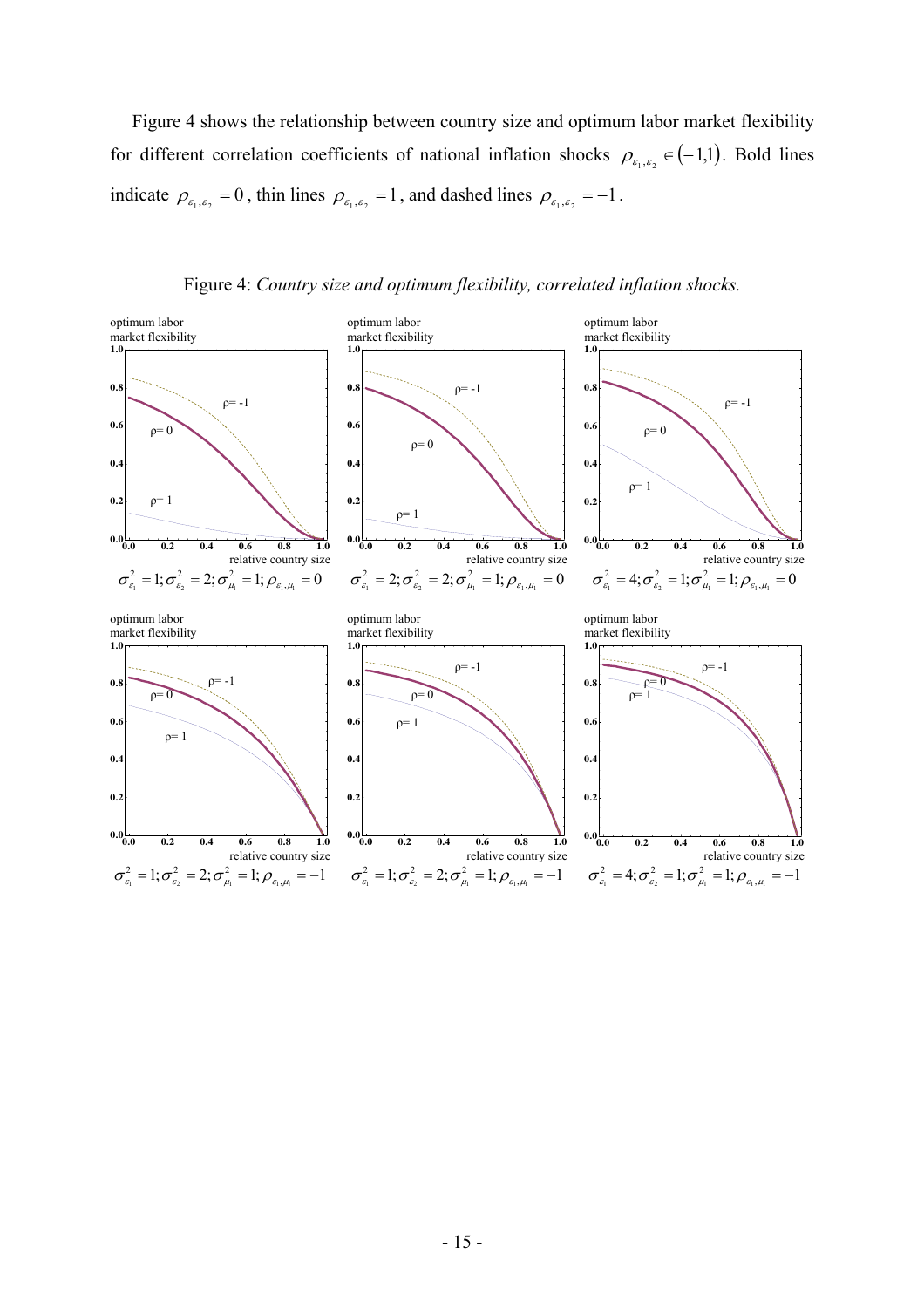#### **V. Empirical analysis**

In this section I test my theoretical results in an empirical analysis for the EMU. In particular, I test the impact of country size, national inflation volatility, unemployment volatility, inflation correlation, and correlation between national inflation and unemployment on labor market flexibility.

#### *Data and model specification*

I base my estimates on a bilateral data set for eleven EMU core countries<sup>5</sup> over the period 2004-2008. The bilateral data set reflects the two-country setting of my theoretical model and increases the number of observations to 550.

I measure *labor market flexibility* (lmf) by the Labor Freedom index published by the Heritage Foundation (Heritage 2009). The index ranges from 0 to 100 with higher values indicating higher labor freedom. It includes legal and regulatory aspects of a country's labor market framework, such as minimum wages, employment protection, and measurable regulatory burdens on hiring and working hours. Unfortunately, data on labor market flexibility are only available from 2005 to 2009. As the index is published at the beginning of a year, I link index values to macroeconomic values of the respective past year.

*Country size* (size) is first measured by nominal GDP, taken from the IMF World Economic Outlook Database. To account for my bilateral model setting, I calculate the relative country size of a country relative to another  $\frac{size_i}{size_i}$ ⎠ ⎞  $\overline{a}$  $\mathsf I$ ⎝  $\sqrt{}$ *j i size*  $\left(\frac{size_i}{} \right)$  with *i* and *j* identifying

countries. Second, I use population figures from the IMF World Economic Outlook Database as proxy for country size, again measured in relative values, to check for robustness of my results. The *inflation variance*  $(\sigma_{\varepsilon}^2)$  and *inflation correlation*  $(\sigma_{\varepsilon,\varepsilon})$  are calculated from monthly national HICP inflation figures, provided by Eurostat. Similarly, *unemployment variances* are based on monthly seasonal adjusted unemployment figures by Eurostat.  $\sigma_{\varepsilon_{i}}$ ) and *inflation correlation* ( $\sigma_{\varepsilon_{i},\varepsilon_{j}}$ 

I use the following linear regression equation:

 $\overline{a}$ 

(13) 
$$
lmf_i = \beta_0 + \beta_1 \left( \frac{size_i}{size_j} \right) + \beta_2 \sigma_{\varepsilon_i}^2 + \beta_3 \sigma_{\varepsilon_j}^2 + \beta_4 \sigma_{\varepsilon_i, \mu_i} + \beta_5 \sigma_{\varepsilon_i, \varepsilon_j} + \beta_6 \sigma_{\mu_i}^2 + \beta_7 I + \varepsilon.
$$

<sup>&</sup>lt;sup>5</sup> Austria, Belgium, Finland, France, Germany, Greece, Ireland, Italy, Netherlands, Portugal, Spain. I use these early entry countries only, as these countries have had several years to adjust their labor market flexibility to EMU conditions as assumed in my model.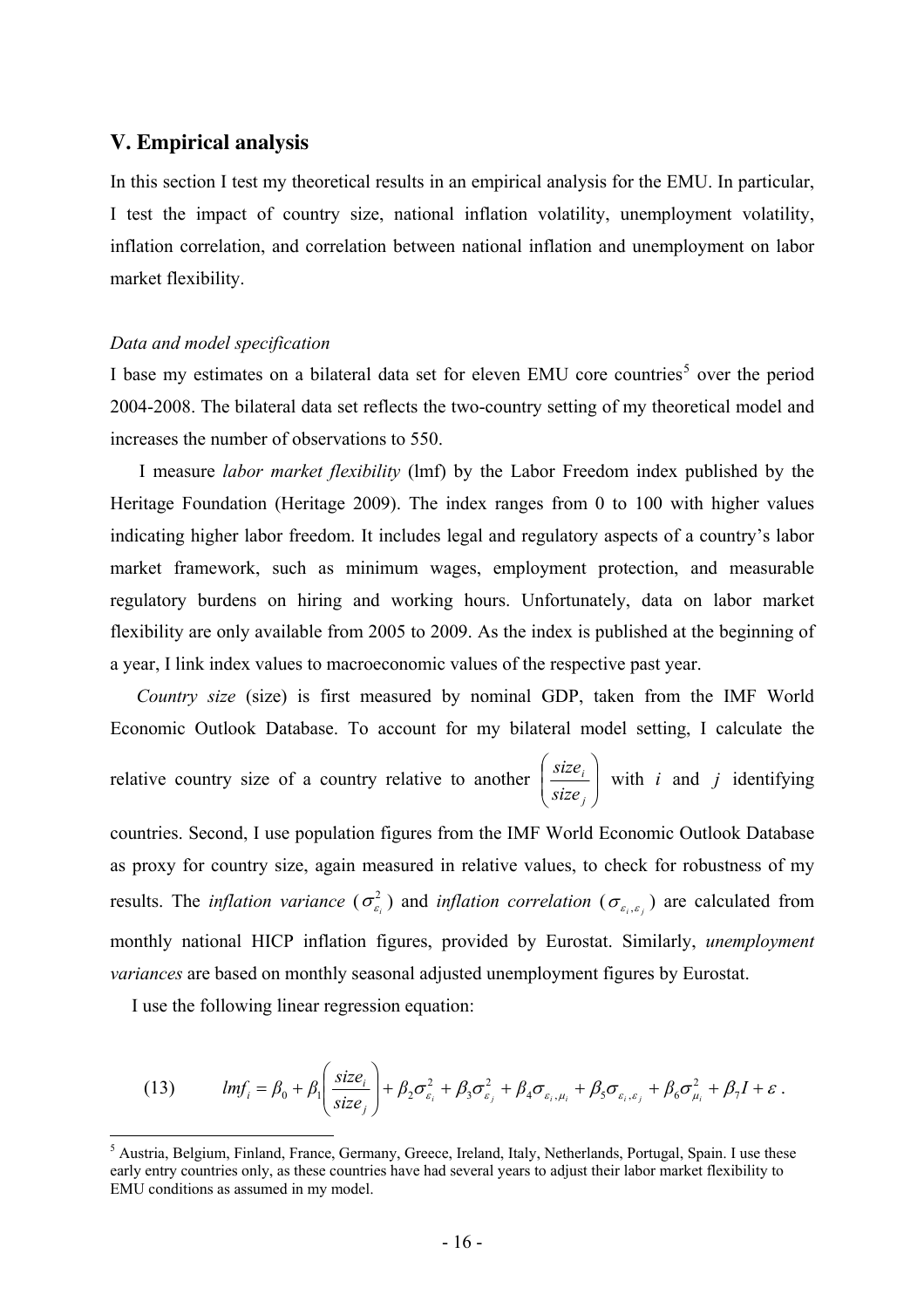I estimate relative country size, national inflation variances, correlation between inflation and unemployment, inflation correlation, and unemployment variance on labor market flexibility in a pooled OLS regression. Subscripts i and j indicate countries.  $\varepsilon$  is the white noise error term.

Additionally, by introducing an interaction term *I*, I test, whether the relationship between relative country size and labor market flexibility is influenced by national inflation rate volatilities (Jaccard/Turrisi 2003). Such interaction effects can be isolated by product terms of relative country size (focal variable) and the variance variable (moderator variable):  $\left(\text{size}_i/\text{size}_i\right), \left(\sigma_{\varepsilon}^2\right).$  $\left(\text{size}_i / \text{size}_j \right) \left( \sigma_{\varepsilon_i}^2 \right) \text{ or } \left(\text{size}_i / \text{size}_j \right) \left( \sigma_{\varepsilon_j}^2 \right)$  $size_i/sec_j(\sigma_{\varepsilon_i}^2)$  or  $(size_i/sec_j(\sigma_{\varepsilon_i}^2)$ . Note, that the interpretation of regression coefficients changes. With an eye on my own estimations, the interpretation of regression coefficients can be summarized as follows (Jaccard/Turrisi 2003):  $\beta_1$  captures the effect of relative country size on labor market flexibility if the inflation variance in country i (j) is zero,  $\beta_2$  $(\beta_3)$  estimates the effect of inflation variance in country i (j) on labor market flexibility if country size is zero<sup>6</sup>, and  $\beta_7$  indicates the number of units that  $\beta_1$  increases/decreases if inflation variance in country i (j) grows by one unit.

Taking my theoretical results, I would expect the following results. First, the coefficient of relative country size should be negative to confirm that country size is negatively related with labor market flexibility. Second, I expect both coefficients of national inflation variances to be positive. Third, correlation between unemployment and inflation should result in a negative coefficient as well as the coefficient for inflation correlation, as a high inflation correlation is associated with lower labor market flexibility. And fifth, the empirical results for unemployment variance would match theoretical one, if its coefficient becomes positive. The interaction term is expected to become negative. That would indicate, that a rising inflation variance in country i (respectively j) increases the need for labor market flexibility in the small country relatively more – the negative effect of country size would be accelerated.

I use a robust OLS estimator. As correlation between my independent variables is low, biasing effects of multicoliniarity are not expected.

 6 This latter interpretation is not realistic and will therefore not used.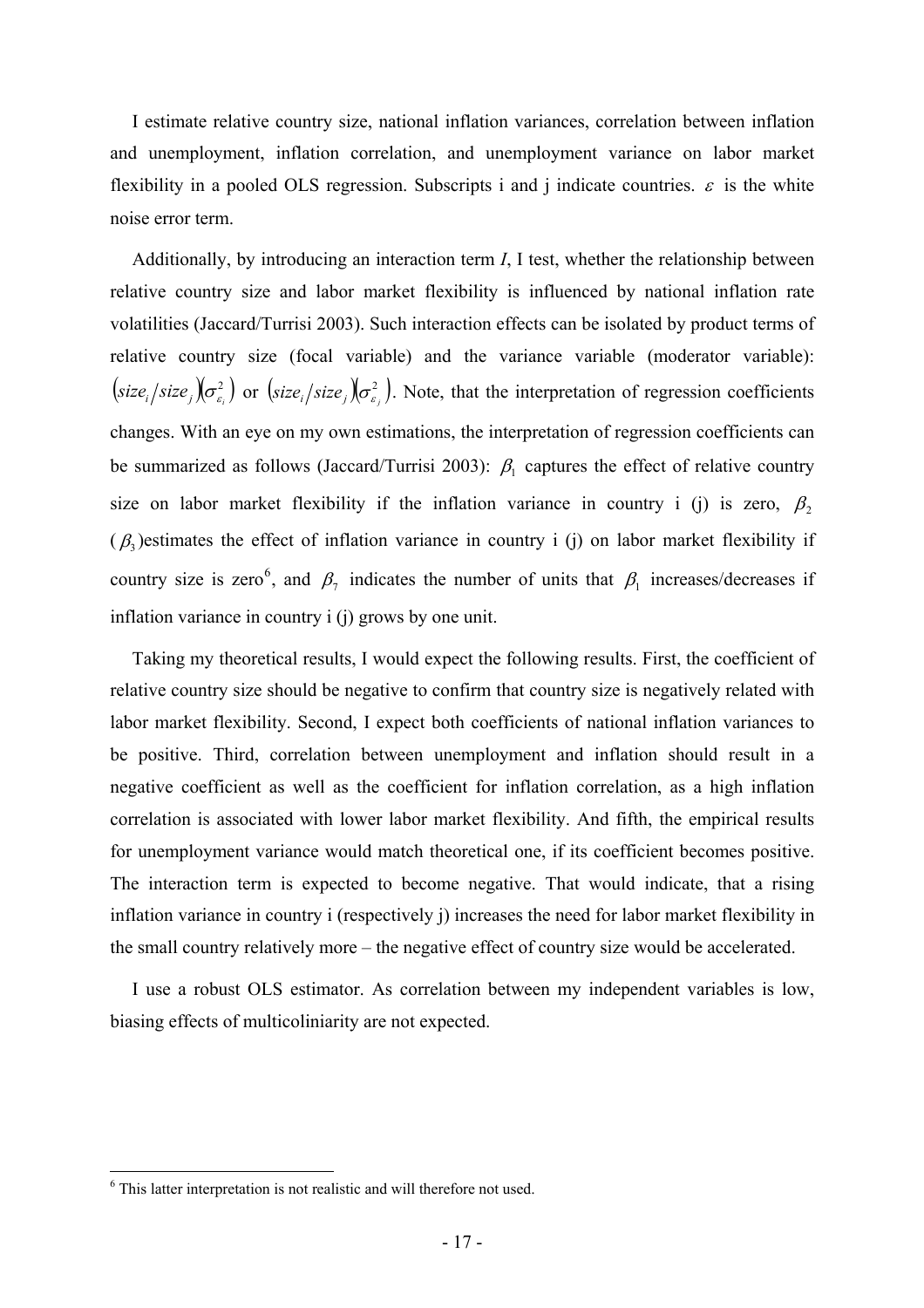#### *Estimation results*

Table 2 and 3 show regression results for estimations using GDP and population as proxy for country size. Notably, country size matters for labor market flexibility in the EMU. The coefficient for relative country size is negative and statistically significant in all specifications. Large countries of the EMU have on average lower labor market flexibility than small countries. This relationship is robust over all estimation specifications.

In contrast to my theoretical results, the coefficient for inflation variance in country i is negative. However, the inflation variance of country j appears to be positive, but at low significance. Therefore, the need to be protected against spill-over from monetary policy in favor of the other country can be partly confirmed. The coefficient for correlation between unemployment and inflation is significant, but, against my prediction, positive. The role of business cycle synchronization can not be confirmed as the coefficient for inflation correlation is insignificant. Nevertheless, unemployment variance shows the expected sign. Hence, higher unemployment volatility raises the demand for labor market flexibility.

Results for interaction effects are displayed in table 4. Both interaction terms are negative. This confirms that rising inflation variance, irrespective of country, increases the need for labor market flexibility in small countries. However, the effect is especially evident for inflation variance in country i, as the interaction term for inflation variance in country j fails the common level of statistic significance.

A reason for the divergence of theoretical and empirical results of some variables might be the strong dependency of the model on a Philips-curve relation. Additionally, used data for the empirical test cover only five years which lowers the explanatory power.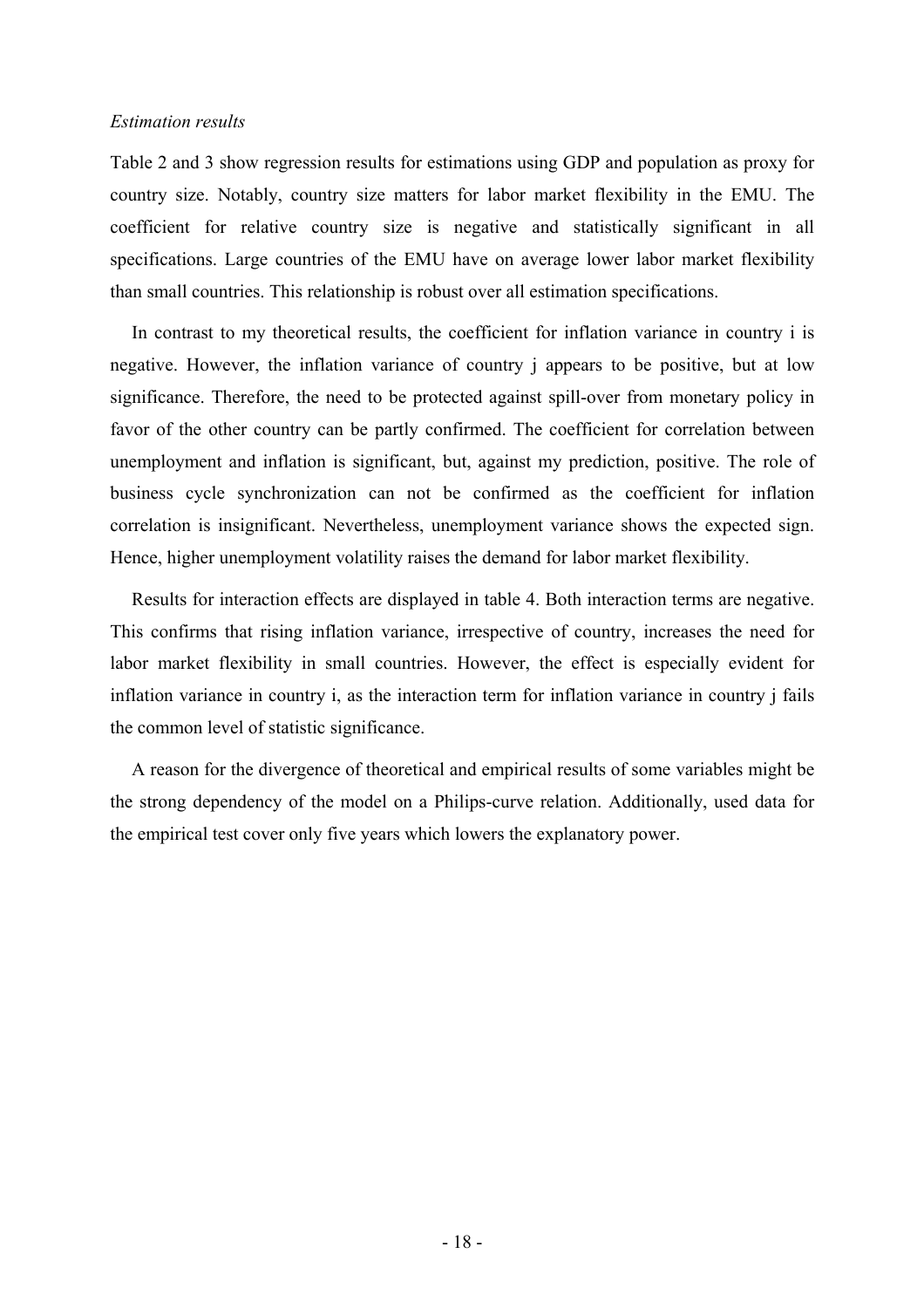## Table 2: *Regression results of pooled OLS estimations using GDP as proxy for relative*

| dependent variable: labor market flexibility of country i $(lmf_i)$ |             |             |             |             |             |             |
|---------------------------------------------------------------------|-------------|-------------|-------------|-------------|-------------|-------------|
|                                                                     | #1          | #2          | #3          | #4          | #5          | #6          |
| relative country size (GDP)                                         | $-0.649***$ | $-0.659***$ | $-0.638***$ | $-0.682***$ | $-0.680***$ | $-0.682***$ |
| $(size_i / size_i)$                                                 | (0.123)     | (0.125)     | (0.123)     | (0.125)     | (0.125)     | (0.124)     |
| inflation variance i                                                | $-6.262***$ |             | $-7.934***$ | $-7.297***$ | $-6.995***$ | $-9.679***$ |
| $var(\varepsilon_i)$                                                | (1.896)     |             | (2.218)     | (2.131)     | (2.220)     | (3.218)     |
| inflation variance j                                                |             | $-0.805$    | 3.264       | 4.538*      | 4.850*      | $5.244**$   |
| $var(\varepsilon_i)$                                                |             | (2.097)     | (2.465)     | (2.585)     | (2.696)     | (2.703)     |
| correlation between unemployment and                                |             |             |             | $2.973***$  | $3.004***$  | 3.258***    |
| inflation<br>$corr(\epsilon_i, \mu_i)$                              |             |             |             | (0.990)     | (0.992)     | (0.994)     |
| correlation of inflation rates                                      |             |             |             |             | $-0.752$    | $-0.540$    |
| $corr(\varepsilon_i, \varepsilon_i)$                                |             |             |             |             | (1.670)     | (1.681)     |
| unemployment variance i                                             |             |             |             |             |             | $2.231*$    |
| $var(\mu_i)$                                                        |             |             |             |             |             | (1.260)     |
| constant                                                            | $62.8***$   | $61.4***$   | $62.4***$   | $62.2***$   | $62.5***$   | 62.6***     |
|                                                                     | (0.800)     | (0.856)     | (0.867)     | (0.845)     | (0.975)     | (0.976)     |
| obersvations                                                        | 550         | 550         | 550         | 550         | 550         | 550         |
| R-square                                                            | 0.05        | 0.03        | 0.05        | 0.07        | 0.07        | 0.07        |

#### *country size.*

Robust standard errors are reported in parentheses. \*, \*\* and \*\*\* indicate significance of 10%, 5% and 1%.

## Table 3: *Regression results of pooled OLS estimations using population as proxy for relative country size.*

| dependent variable: labor market flexibility of country i $(lmf_i)$ |             |             |             |             |             |             |
|---------------------------------------------------------------------|-------------|-------------|-------------|-------------|-------------|-------------|
|                                                                     | #7          | #8          | #9          | #10         | #11         | #12         |
|                                                                     |             |             |             |             |             |             |
| relative country size (population)                                  | $-0.645***$ | $-0.666***$ | $-0.628***$ | $-0.662***$ | $-0.660***$ | $-0.664***$ |
| $(size_i/sec_i)$                                                    | (0.120)     | (0.122)     | (0.120)     | (0.121)     | (0.122)     | (0.122)     |
| inflation variance i                                                | $-6.062***$ |             | $-7.466***$ | $-6.820***$ | $-6.574***$ | $-9.309***$ |
| $var(\varepsilon_i)$                                                | (1.889)     |             | (2.215)     | (2.129)     | (2.220)     | (3.194)     |
|                                                                     |             |             |             |             |             |             |
| inflation variance j                                                |             | $-1.129$    | 2.727       | 3.956       | 4.216       | $4.612*$    |
| $var(\varepsilon_i)$                                                |             | (0.209)     | (2.461)     | (2.577)     | (2.689)     | (2.695)     |
| correlation between unemployment and                                |             |             |             | 2.918***    | $2.943***$  | $3.203***$  |
| inflation<br>$corr(\varepsilon_i, \mu_i)$                           |             |             |             | (0.987)     | (0.989)     | (0.992)     |
| correlation of inflation rates                                      |             |             |             |             | $-0.620$    | $-0.401$    |
| $corr(\varepsilon_i, \varepsilon_i)$                                |             |             |             |             | (1.671)     | (1.681)     |
| unemployment variance i                                             |             |             |             |             |             | $2.276*$    |
| $var(\mu_i)$                                                        |             |             |             |             |             | (1.252)     |
| constant                                                            | $62.8***$   | $61.6***$   | $62.4***$   | $62.3***$   | $62.5***$   | $62.6***$   |
|                                                                     | (0.776)     | (0.847)     | (0.853)     | (0.832)     | (0.959)     | (0.960)     |
|                                                                     |             |             |             |             |             |             |
| obersvations                                                        | 550         | 550         | 550         | 550         | 550         | 550         |
| R-square                                                            | 0.05        | 0.04        | 0.06        | 0.07        | 0.07        | 0.08        |

Robust standard errors are reported in parentheses. \*, \*\* and \*\*\* indicate significance of 10%, 5% and 1%.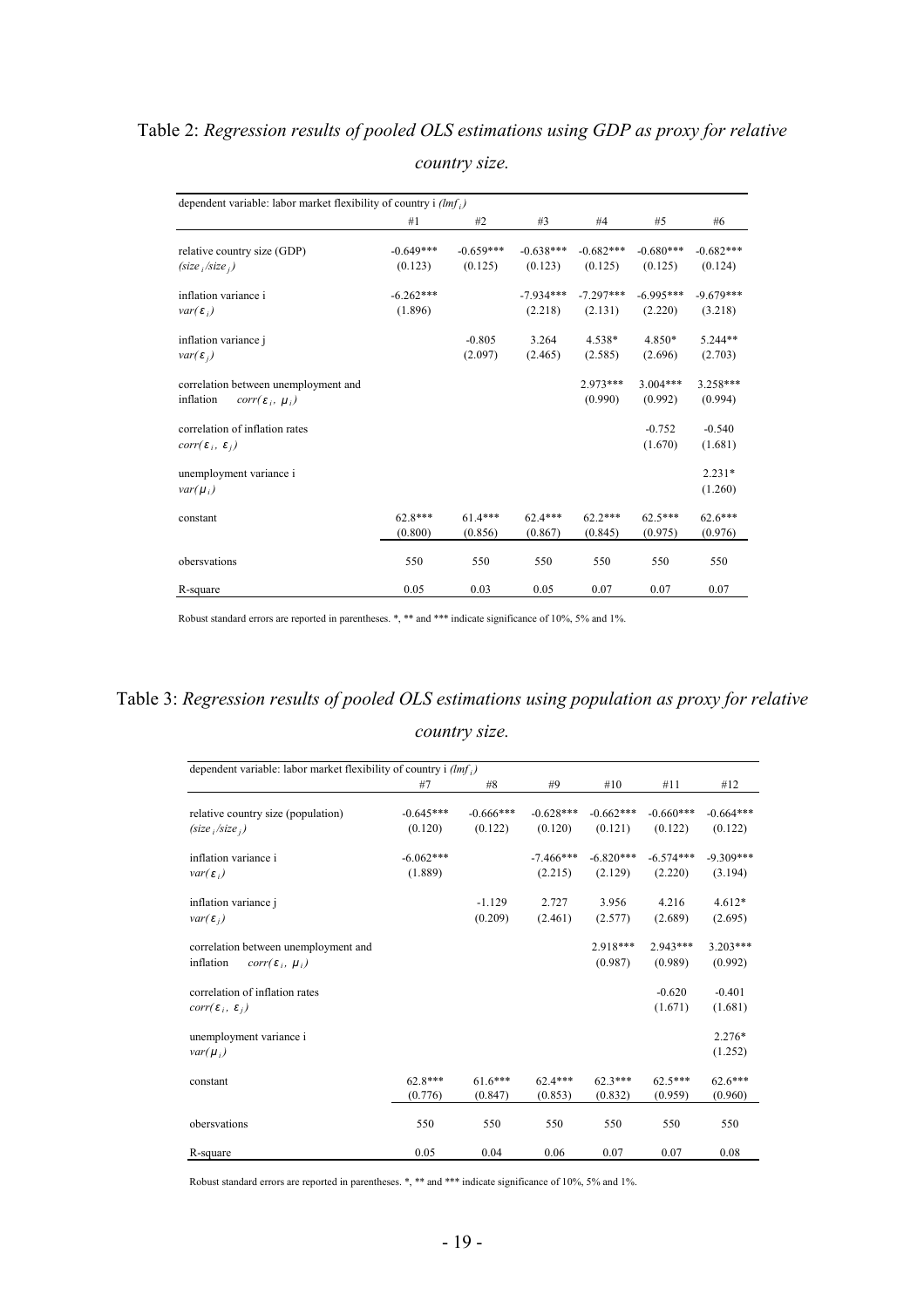| dependent variable: labor market flexibility of country i $(lmf_i)$ |             |             |             |             |
|---------------------------------------------------------------------|-------------|-------------|-------------|-------------|
|                                                                     | #13         | #14         | #15         | #16         |
| relative country size (GDP)                                         | $-0.114$    | $-0.448**$  | $-0.133$    | $-0.506***$ |
| $(size_i / size_i)$                                                 | (0.199)     | (0.184)     | (0.201)     | (0.185)     |
| inflation variance i                                                | $-2.598$    | $-7.692***$ | $-4.671$    | $-9.432***$ |
| $var(\varepsilon_i)$                                                | (2.818)     | (2.211)     | (3.412)     | (3.186)     |
| inflation variance j                                                | 3.113       | 4.802       | 5.033*      | $6.647**$   |
| $var(\varepsilon_i)$                                                | (2.425)     | (3.039)     | (2.635)     | (3.210)     |
| correlation between unemployment and                                |             |             | $3.237***$  | $3.241***$  |
| inflation<br>$corr(\epsilon_i, \mu_i)$                              |             |             | (1.000)     | (0.996)     |
| correlation of inflation rates                                      |             |             | $-0.261$    | $-0.511$    |
| $corr(\varepsilon_i, \varepsilon_i)$                                |             |             | (1.641)     | (1.676)     |
| unemployment variance i                                             |             |             | $2.634**$   | $2.200*$    |
| $var(\mu_i)$                                                        |             |             | (1.264)     | (1.239)     |
| interaction term 1                                                  | $-2.104***$ |             | $-2.209***$ |             |
| $(size_i / size_i) * var(ei)$                                       | (0.537)     |             | (0.590)     |             |
| interaction term 2                                                  |             | $-0.835$    |             | $-0.775$    |
| $(size_i / size_i) * var(\epsilon j)$                               |             | (0.546)     |             | (0.577)     |
| constant                                                            | $61.1***$   | $61.9***$   | $61.3***$   | $62.2***$   |
|                                                                     | (0.982)     | (0.971)     | (0.590)     | (1.060)     |
| obersvations                                                        | 550         | 550         | 550         | 550         |
| R-square                                                            | 0.07        | 0.05        | 0.09        | 0.08        |

### Table 4: *Regression results of pooled OLS estimations with interaction terms.*

Robust standard errors are reported in parentheses. \*, \*\* and \*\*\* indicate significance of 10%, 5% and 1%.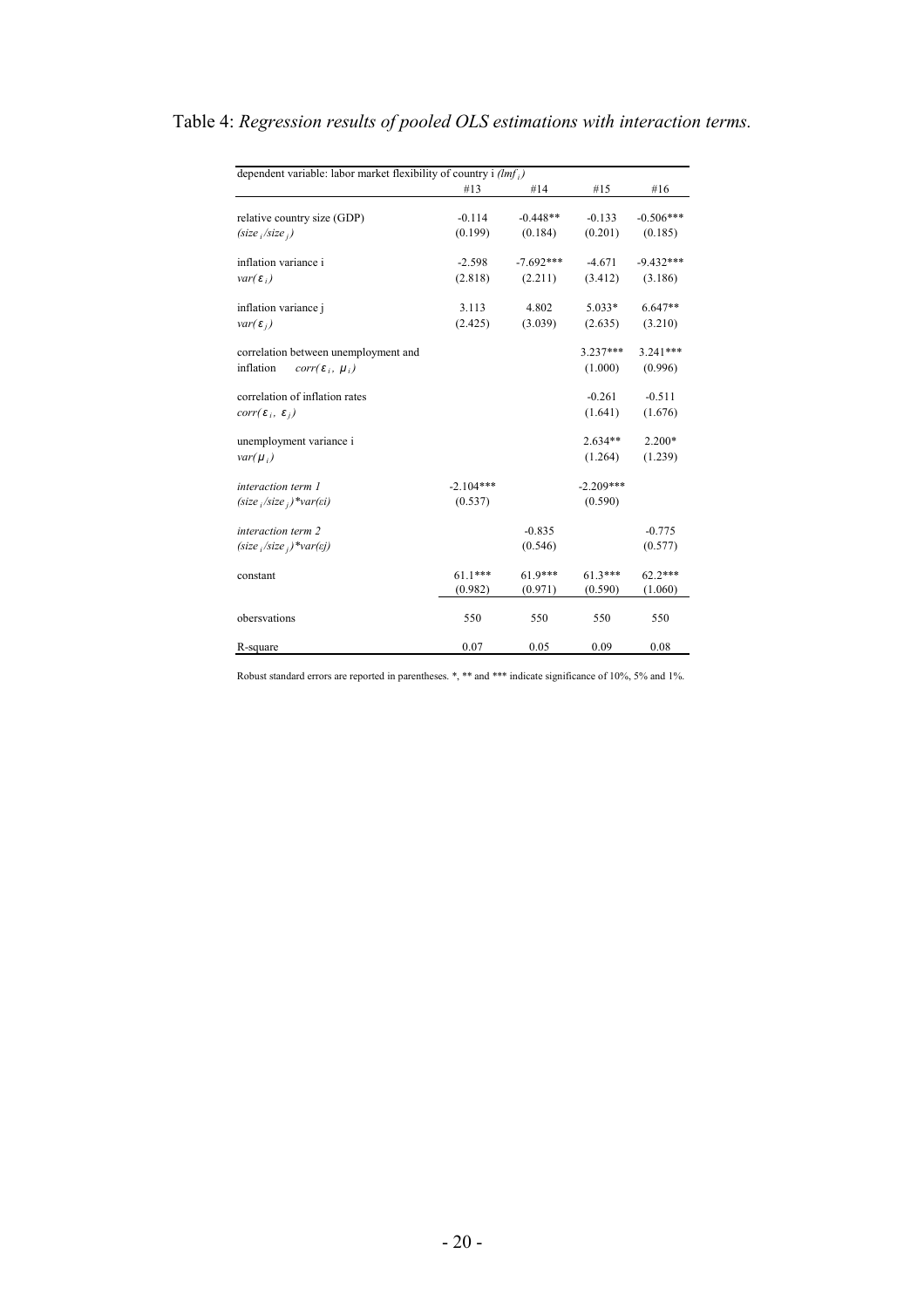#### **VI. Economic policy implications**

The aim of this paper was to analyze why small countries in the EMU have on average higher labor market flexibility than large countries. The common monetary policy as implemented by the ECB provides an explanation for different levels of labor market flexibility in EMU member countries as small countries are less considered in such a particular monetary policy.

I show within an extended Barro-Gordon framework for a two-country monetary union and in an empirical analysis for the EMU that labor market flexibility depends negatively on country size. The main reason for this is volatile national inflation rates in the monetary union which are differently considered in the monetary policy. Therefore, small countries need more flexible labor markets to be protected against monetary policy in favor of large countries and to substitute lost autonomous monetary policy by labor market flexibility. My theoretical results further suggest that business cycle synchronization within a monetary union reduces the gap in labor market flexibility between small and large countries, as monetary policy fits, at least partly, for small and large countries. However, I cannot confirm this result empirically.

My results therefore call for that national economic policy should avoid strong national inflation movements within the EMU. This incorporates especially national fiscal policy, for instance taxation, fiscal stimulus as in the current crisis, and public sector wages. For large countries it would be useful to lower reform costs to increase the overall level of labor market flexibility in the euro area. This could be achieved for instance with a better communication of the need and benefits of labor market reforms for economic growth, employment, and income. Especially in the light of the intra-euro area current account imbalances and the current financial and economic crisis (Zemanek et al 2009), higher flexibility in all euro area countries would help to readjust imbalances and to cure the aftermath of the crisis. Persistent differences in labor market flexibility might additionally destabilize the EMU as economic shocks will hit countries differently and monetary policy could not provide proper adjustment for all countries.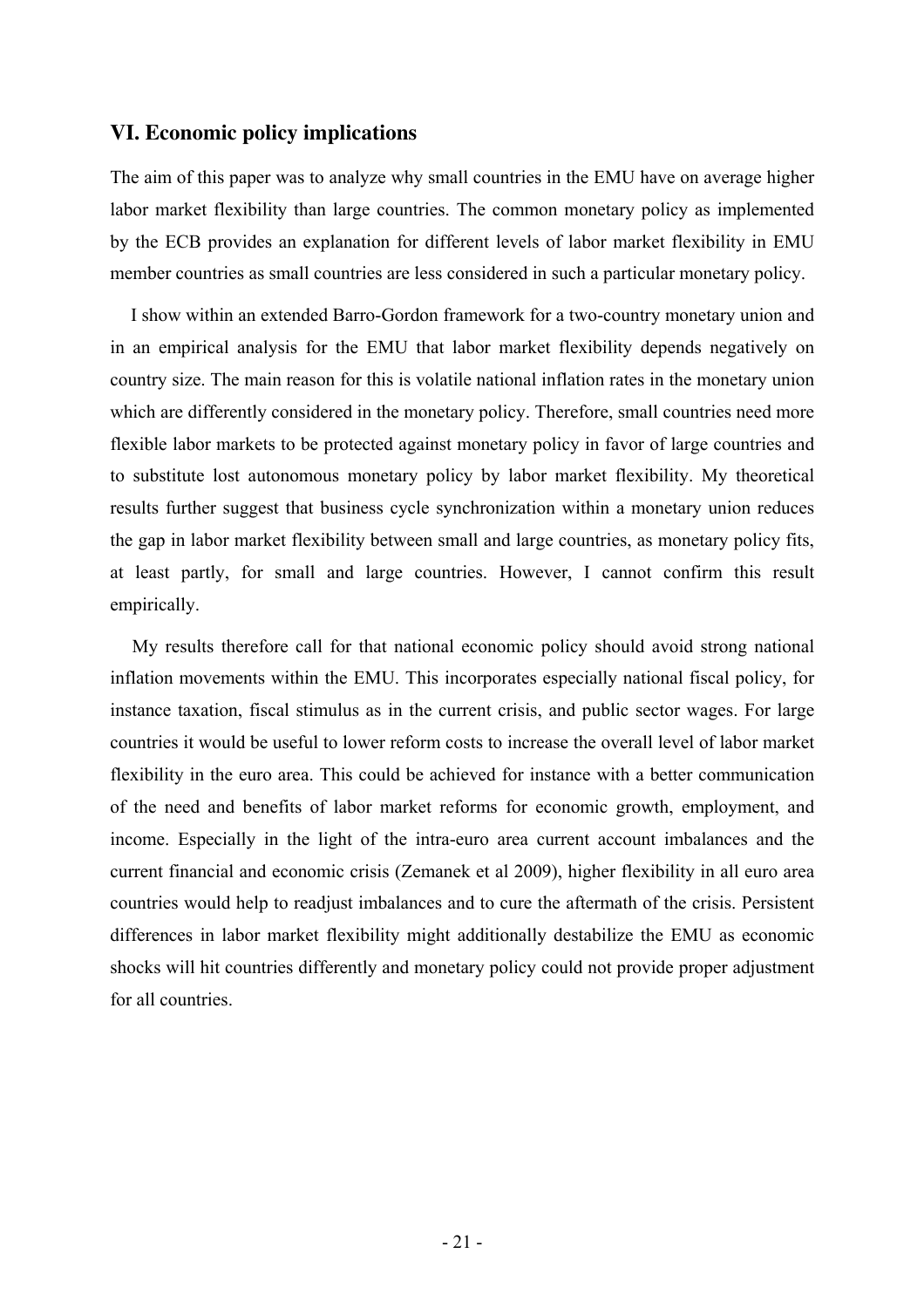#### **References**

- Barro, Robert J. / Gordon, David B. 1983a: Rules, Discretion and Reputation in a Model of Monetary Policy, *Journal of Monetary Economics* 12, 1, 101-121.
- Barro, Robert J. / Gordon, David B. 1983b: A Positive Theory of Monetary Policy in a Natural Rate Model, *Journal of Political Economy* 91, 589-610.
- Bean, Charles R. 1998: The Interaction of Aggregate-Demand Policies and Labour Market Reform, *Swedish Economic Policy Review* 5, 353-382.
- Belke, Ansgar / Herz, Bernhard / Vogel, Lukas 2005: Structural Reforms and the Exchange Rate Regime: A Panel Analysis for the World versus OECD Countries, *IZA Discussion Paper* 1798.
- Berger, Helge / Hefeker, Carsten 2004: One Country, one Vote? Labour Market Structure and Voting Rights in the ECB, *CESifo Working Paper* 1165.
- Berthold, Norbert / Fehn, Rainer 1998: Does EMU Promote Labour-Market Reforms? *Kyklos*  51, 509-536.
- Calmfors, Lars 2001: Unemployment, Labour Market Reform, and Monetary Union, *Journal of Labour Economics* 19, 265-289.
- Duval, Romain / Elmeskov, Jørgen 2006: The Effects of EMU on Structural Reforms in Labour and Product Markets, *ECB Working Paper* 596.
- European Central Bank (ECB) 2004: The Monetary Policy of the ECB, European Central Bank, Frankfurt.
- European Commission (EC) 2008: EMU@10: Success and Challenges after 10 Years of Economic and Monetary Union, *European Economy* 2/2008.
- Eurostat 2001: Compendium of HICP Reference Documents, European Commission.
- Eurostat 2009: Harmonized Indices of Consumer Prices Country Weights, Online Database, www. http://epp.eurostat.ec.europa.eu/.
- Hefeker, Carsten 2006: EMU Enlargement, Policy Uncertainty and Economic Reforms, *CESifo Working Paper* 1767.
- Heritage Foundation (Heritage) 2009: 2009 Index of Economic Freedom, Washington D.C.
- International Monetary Fund (IMF) 2007: The Globalization of Labor. In: World Economic Outlook – Spillovers and Cycles in the Global Economy, April 2007, 161-192, Washington/DC.
- Jaccard, James / Turrisi, Robert 2003: Interaction Effects in Multiple Regression, Newbury Park.
- Kenen, Peter 1969: The Theory of Optimum Currency Areas: An Eclectic View. In: Mundell, Robert / Swoboda, Alexander (eds.): *Problems in International Economy*, Chicago.
- Krugman, Paul R. 1993: Lessons of Massachusetts for EMU. In: Torres, Francesco / Giavazzi, Francesco (eds.): Adjustment and Growth in the European Monetary Union, Cambridge MA, 241-269.
- Kydland, Finn E. / Prescott, Edward C. 1977: Rules Rather than Discretion: The Inconsistency of Optimal Plans. *Journal of Political Economy* 85, 473-491.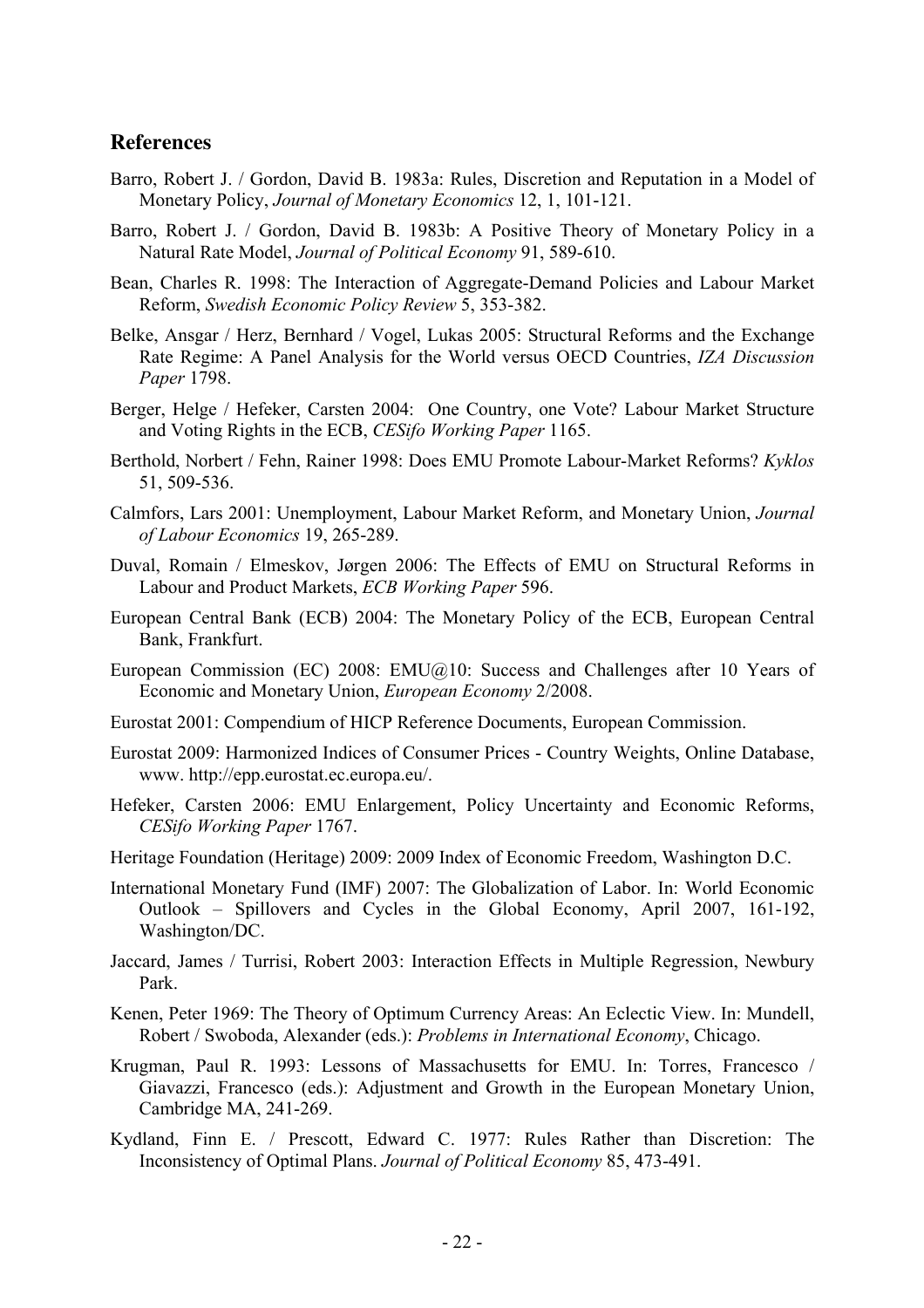- Mundell, Robert 1961: A Theory of Optimum Currency Areas, *The American Economic Review* 51, 657-665.
- Sibert, Anne / Sutherland, Alan 2000: Monetary Union and Labour Market Reform, *Journal of International Economics* 51, 421-435.
- Zemanek, Holger / Belke, Ansgar / Schnabl, Gunther 2009: Current Account Imbalances and Structural Adjustment in the Euro Area: How to Rebalance Competitiveness, CESifo Working Paper 2639.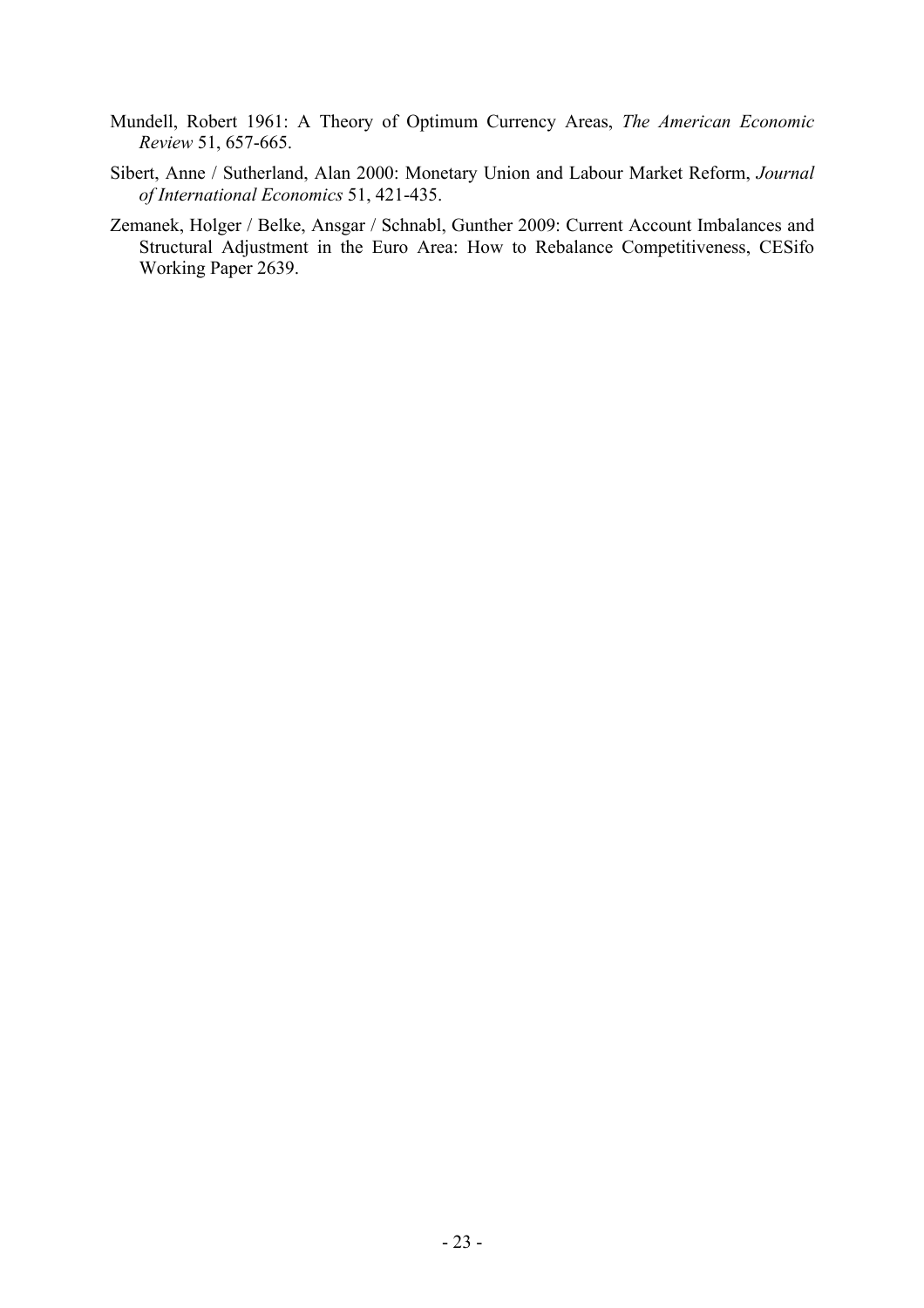### **Annex: Deriving of Equations**

Loss function of the central bank:

(A1) 
$$
L_{CB} = a \frac{1}{2} (\pi - k + \varepsilon_1)^2 + (1 - a) \frac{1}{2} (\pi - k + \varepsilon_2)^2
$$

Deriving of optimum monetary policy by minimizing (A1):

$$
(A2)\ \frac{\partial L_{CB}}{\partial \pi} = -k + \pi + a\varepsilon_1 + \varepsilon_2 - a\varepsilon_2 = 0
$$

Union wide inflation rate, depended on optimum monetary policy:

$$
(A3) \ \pi = k - a\varepsilon_1 - \varepsilon_2 + a\varepsilon_2
$$

Expected inflation rate:

(A4) 
$$
E[\pi] = k
$$
 because of:  $E[\varepsilon_i] = 0$ 

Loss function of the government 1:

$$
(A5) L_{Gov_1} = \frac{1}{2} (\pi + \varepsilon_1 - k)^2 + \frac{1}{2} u_1^2 + \gamma s_1
$$

Phillips curve of country 1:

$$
(A6) \ u_1 = \widetilde{u} - \theta s_1 - (1 - s_2)(\pi + \varepsilon_1 - \pi^e) + (1 - s_1)\mu_1
$$

Loss function of government 1 taking in account A3, A4 and A6:

$$
(A7) \ L_{Gov_1} = \frac{1}{2} \left( -a \varepsilon_1 - \varepsilon_2 + a \varepsilon_2 \right)^2 + \frac{1}{2} \left( \tilde{u} - \theta \varepsilon_1 - (1 - s_1) \left( \varepsilon_1 - a \varepsilon_1 - \varepsilon_2 + a \varepsilon_2 \right) + (1 - s_1) \mu_1 \right)^2 + \gamma s_1
$$

Ex-ante minimization of the government 1's loss function: